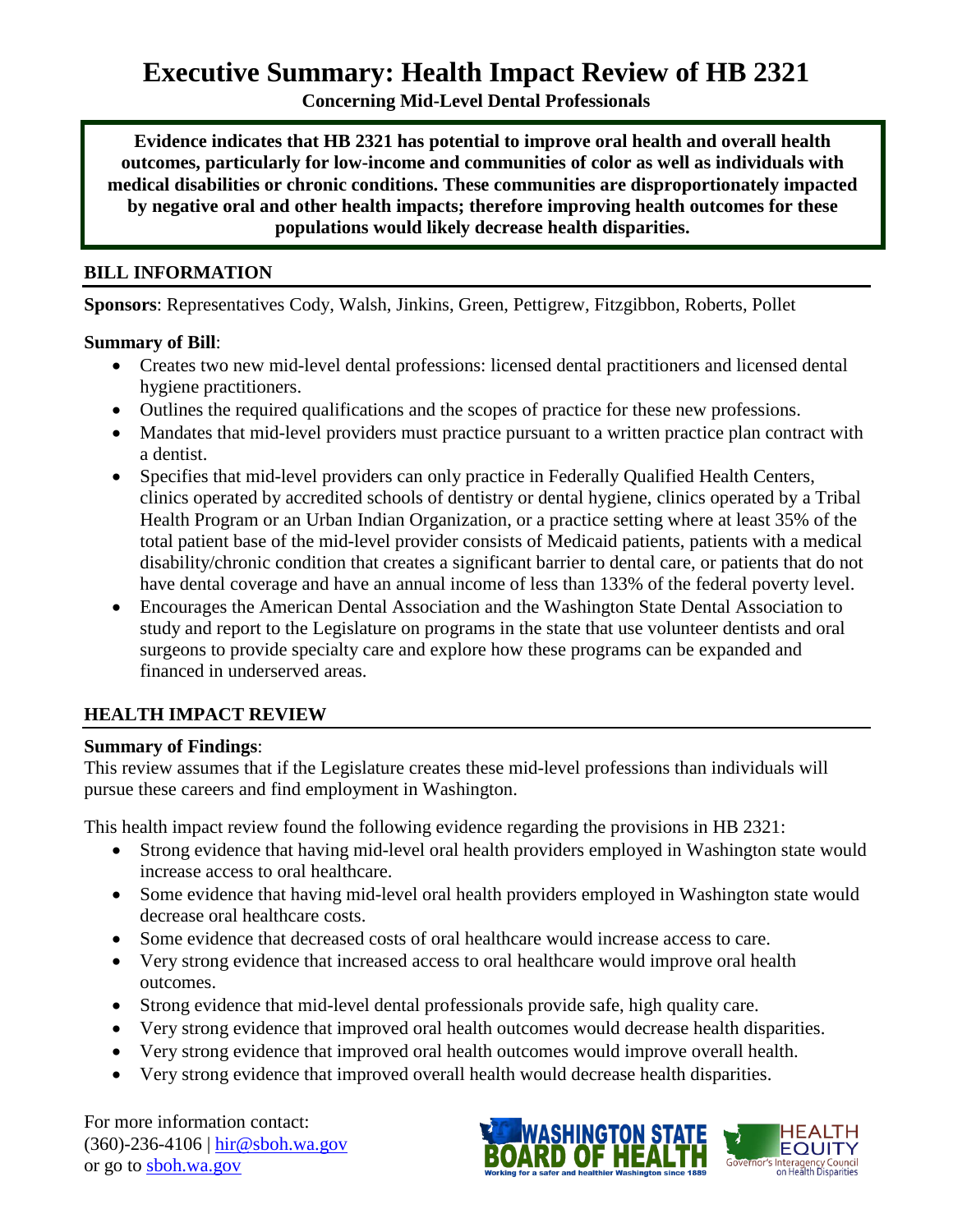# **Health Impact Review of HB 2321**

**Concerning Mid-Level Dental Professionals**

## **November 6, 2014**

Author: Sierra Rotakhina Contributor/Reviewer: Christy Hoff Reviewer: Michelle Davis Reviewer: Timothy Grisham

## **Contents**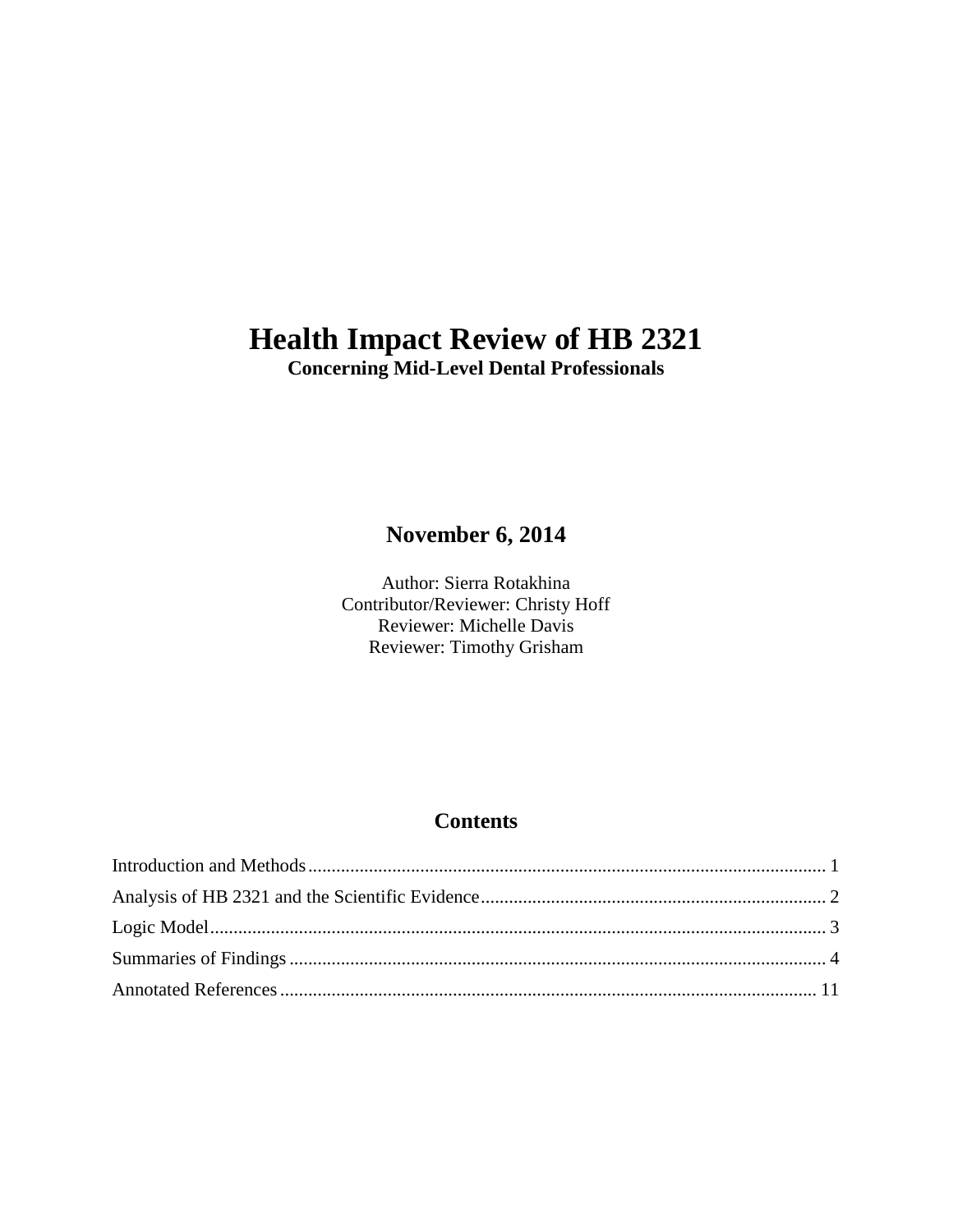## **Introduction and Methods**

<span id="page-2-0"></span>A health impact review is an analysis of how a proposed legislative or budgetary change will likely impact health and health disparities in Washington state [\(RCW 43.20.285\)](http://apps.leg.wa.gov/rcw/default.aspx?cite=43.20.285). For the purpose of this review 'health disparities' have been defined as the differences in disease, death, and other adverse health conditions that exist between populations [\(RCW 43.20.270\)](http://apps.leg.wa.gov/rcw/default.aspx?cite=43.20.270). This document provides summaries of the evidence analyzed by State Board of Health staff during the health impact review of House Bill 2321 [\(HB 2321\)](http://apps.leg.wa.gov/billinfo/summary.aspx?bill=2321).

Staff analyzed the content of HB 2321 and created a logic model depicting possible pathways leading from the provisions of the bill to health outcomes. We consulted with various stakeholders and conducted objective reviews of the literature for each component of the pathway using databases including PubMed and Google Scholar. Dental therapist, dental health aide therapist, advanced dental therapist, licensed dental hygiene practitioner, licensed dental practitioner, among other professions are considered mid-level oral health providers. In most cases we have used the term "mid-level provider," but we have also used these other more specific terms throughout the review. We recognize that midlevel provider is no longer a preferred term by many, however we have used this term to reflect the language used in the bill title. Although the specific training, scope of practice, and required supervision of mid-level oral health providers varies between regions where these providers are currently practicing, similar findings across multiple sites has led to a body of evidence that is in many respects generalizable to the providers that would be established by HB 2321.

The following pages provide a detailed analysis of the bill including the logic model, summaries of evidence, and annotated references. The logic model is presented both in text and through a flowchart (Figure 1). The logic model includes information on the strength of the evidence for each relationship. The strength-of-evidence has been defined using the following criteria:

- **Minimal evidence:** the literature review yielded only one study supporting the association, *or* the literature review yielded several studies supporting the association but also some studies which found no association or a negative relationship.
- **Some evidence:** the literature review yielded several studies supporting the association, but a large body of evidence was not established.
- **Strong evidence:** the literature review yielded a large body of evidence on the relationship (a majority of which supported the association) but the body of evidence contained some contradictory findings, did not incorporate the most robust study designs or data analysis, had significant but not meaningful results, or some combination of these.
- **Very strong evidence:** the literature review yielded a very large body of robust evidence supporting the association with few if any contradictory findings. The evidence indicates that the scientific community largely accepts the existence of the association.

This review was subject to time constraints, which allowed for only a preliminary search of the evidence. The annotated references are only a representation of the evidence and provide examples of current research. In many cases only a few review articles or meta-analyses are referenced. One article may cite or provide analysis of dozens of other articles. Therefore the number of references included in the bibliography does not necessarily reflect the strength-of-evidence. In addition, some articles provide evidence for more than one research question so they are referenced for multiple research questions.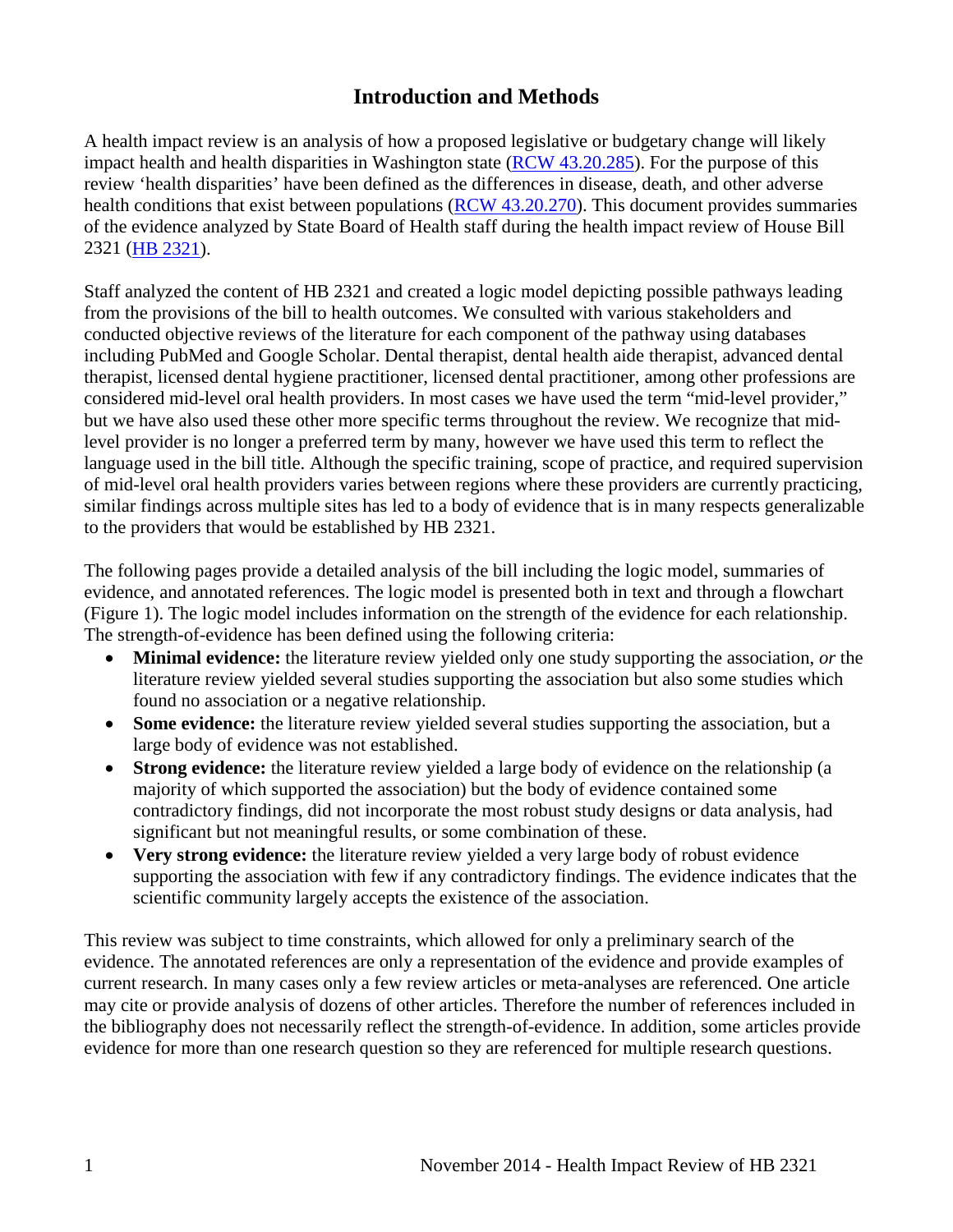## **Analysis of HB 2321 and the Scientific Evidence**

#### <span id="page-3-0"></span>*Summary of HB 2321*

- Creates two new mid-level dental professions: licensed dental practitioners and licensed dental hygiene practitioners.
- Outlines the required qualifications and the scopes of practice for these new professions.
- Mandates that mid-level providers must practice pursuant to a written practice plan contract with a dentist.
- Specifies that these mid-level providers can only practice in Federally Qualified Health Centers; clinics operated by accredited schools of dentistry or dental hygiene; clinics operated by a tribal health program or an Urban Indian Organization; or any practice setting where at least 35% of the total patient base of the mid-level provider consists of Medicaid patients, patients with a medical disability or chronic condition that creates a barrier to dental care, or patients that do not have dental coverage and have an annual income of less than 133% of the federal poverty level.
- Encourages the American Dental and Washington State Dental Associations to report to the Legislature on programs that use volunteer dentists and oral surgeons to provide specialty care and explore how these programs can be expanded and financed in underserved areas.

#### *Health impact of HB 2321*

Evidence indicates that HB 2321 has potential to improve oral health and overall health outcomes, particularly for low-income and communities of color as well as individuals with medical disabilities or chronic conditions. These communities are disproportionately impacted by negative oral and other health impacts; therefore improving health outcomes for these populations would likely decrease health disparities.

#### *Pathways to health impacts*

We have assumed that if the Legislature creates these mid-level professions than individuals will pursue these careers and find employment in Washington. There is strong evidence that having mid-level oral health providers employed in Washington state would increase access to oral healthcare.<sup>[1-10](#page-12-1)</sup> There is also some evidence that having mid-level oral health providers employed in Washington state would decrease oral healthcare costs,<sup>1-7,[11,](#page-16-0)[12](#page-16-1)</sup> which could in turn help increase access to care.<sup>[3-5](#page-12-2)[,7](#page-14-0)</sup> We found very strong evidence that increased access to oral healthcare helps improve oral health outcomes.<sup>10[,11](#page-16-0)[,13-16](#page-16-2)</sup> In addition we found strong evidence that mid-level dental professionals provide care within their scope of practice that is at least as high in quality as care provided by a licensed dentist.<sup>[2,](#page-12-3)[6,](#page-14-1)[9-11,](#page-15-1)[17](#page-17-0)</sup> HB 2321 specifically indicates that the mid-level providers must practice in settings that serve low-income and communities of color as well as individuals with medical disabilities or chronic conditions.<sup>18-21</sup> There is very strong evidence that these communities are disproportionately impacted by negative oral and other health outcomes<sup>22-34</sup>; therefore improving oral health outcomes for these populations would likely decrease oral health disparities. In addition there is very strong evidence that improved oral health outcomes would likely improve overall health for these populations,<sup>[29,](#page-20-0)[35,](#page-22-0)[36](#page-22-1)</sup> therefore also contributing to a decrease in other health disparities.<sup>[31-33](#page-21-0)</sup>

Due to time limitations we only researched the primary connections between the provisions of the bill and decreased health disparities and did not explore the evidence for all possible pathways. For example, potential pathways that were not researched include:

- Evidence of the impacts of oral health on educational outcomes (such as school attendance and grades), and the pathways between educational outcomes and health.
- Evidence of the impacts of oral health on social, emotional, and employment outcomes, and the pathways between these outcomes and health.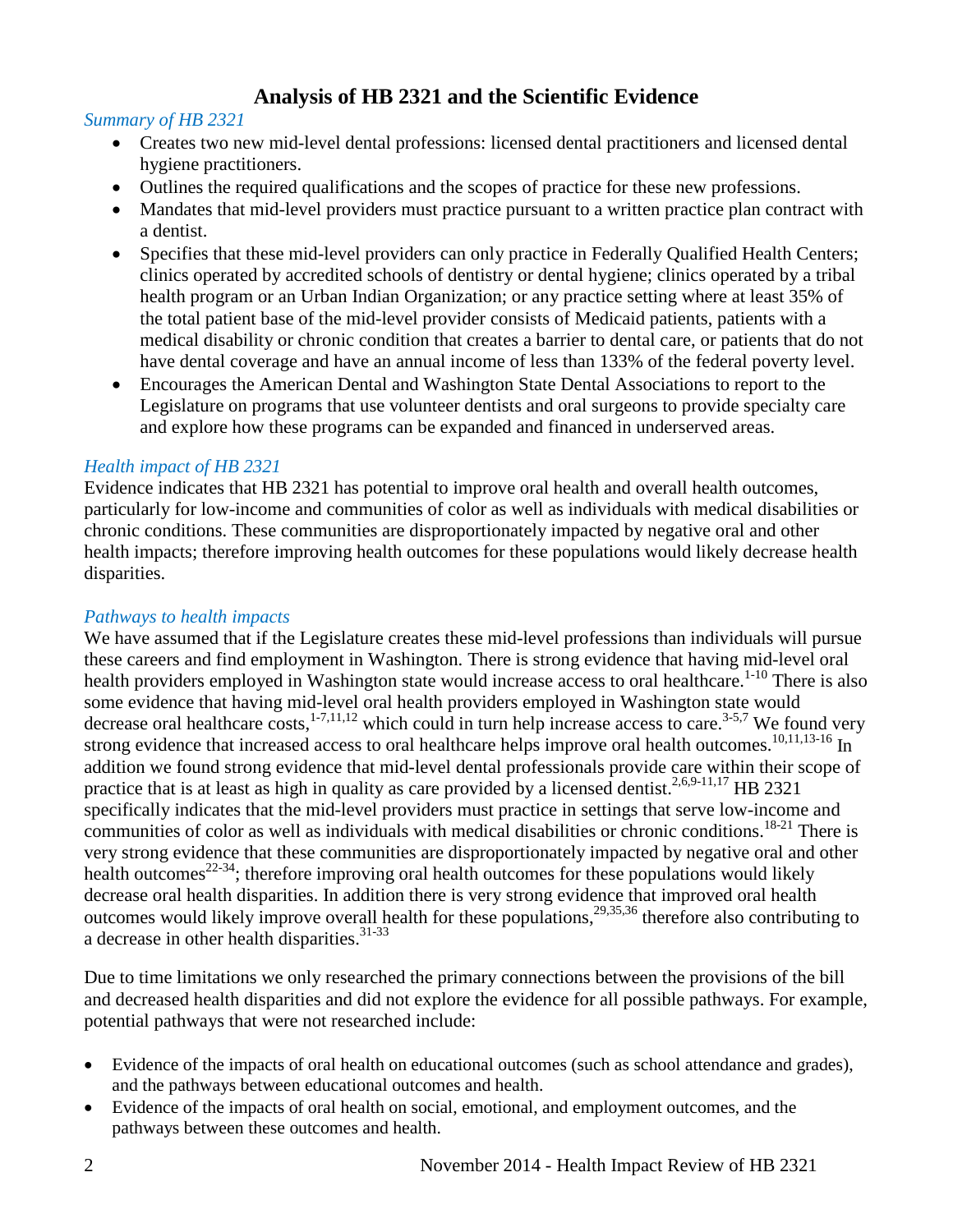## **Logic Model**

<span id="page-4-0"></span>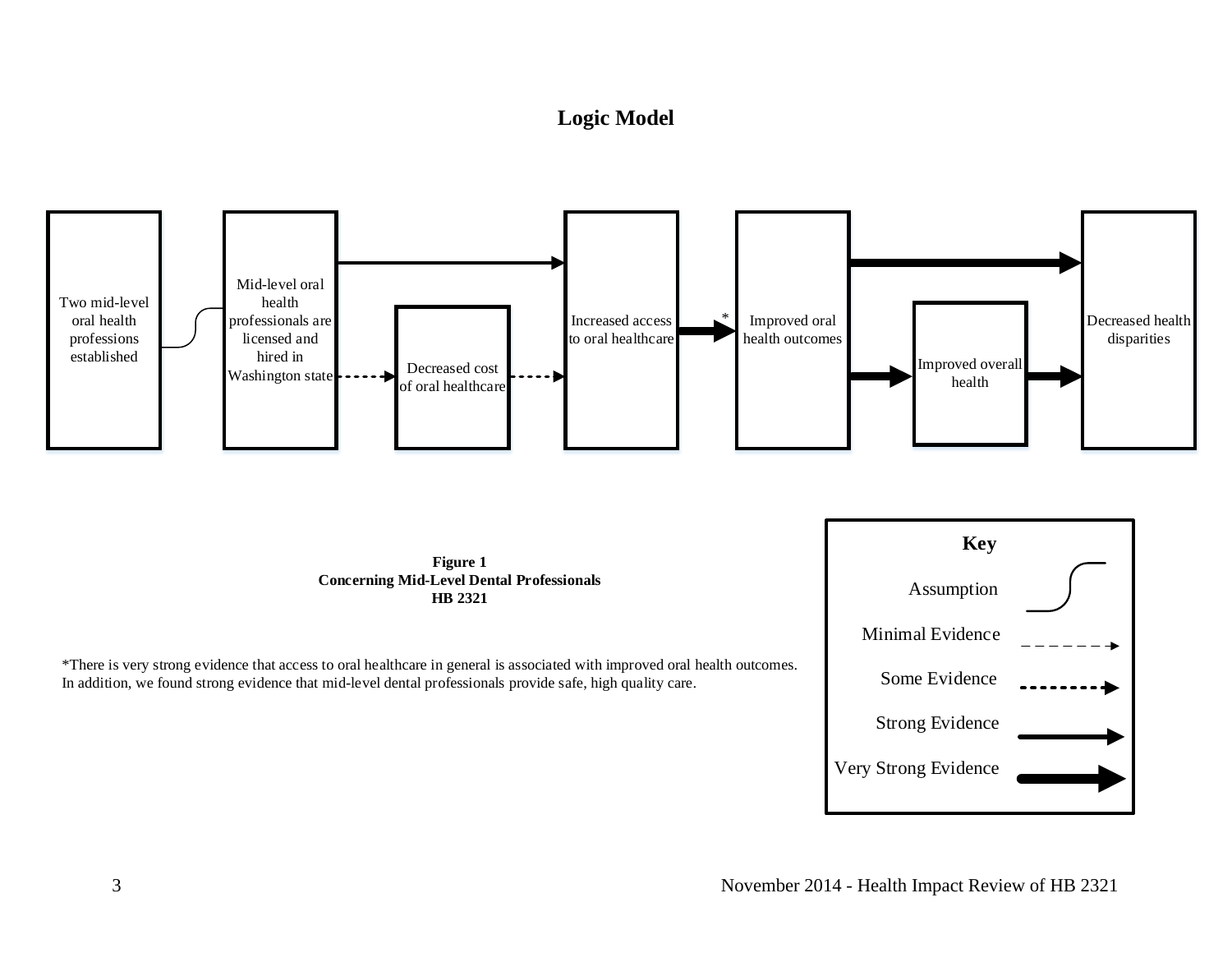## **Summaries of Findings**

#### <span id="page-5-0"></span>**Will creating two mid-level oral health professions in Washington state lead to licensing and hiring of these mid-level providers?**

We have made the assumption that if the Washington Legislature creates a licensed dental practitioner and a licensed dental hygiene practitioner than individuals will pursue these careers and find employment in Washington. This assumption is based on evidence from other states and countries that have established a mid-level provider and have licensed and hired these professionals.

#### **Will having mid-level oral health providers employed in Washington state increase access to oral healthcare?**

There is strong evidence that having mid-level dental providers employed in Washington state would increase access to oral healthcare. Studies have found that: a) patients treated by mid-level providers have fewer untreated cavities than those who have not received recent care or who have received care by a private practice dentist; b) practices that hired mid-level providers saw decreased wait times for their patients to get an appointment and decreased travel time to these appointments; and c) mid-level providers increased the number of patients that could be treated and the number of procedures that could be performed in the practice or clinic.<sup>[2-7,](#page-12-3)[9,](#page-15-1)[10](#page-15-0)</sup> In Minnesota the 32 licensed mid-level providers served 6,338 new patients between 2011, when the first mid-level provider was hired, and February of 2014. Eighty-four percent of these patients are enrolled in public insurance. Nearly one-third of surveyed patients in Minnesota reported a reduction in wait time for an appointment since the dental therapist was employed, a trend that was stronger in rural clinics. Interviews with clinic managers, supervising dentists, and mid-level providers at the Minnesota sites also indicated that mid-level providers have increased access to care for uninsured and publically insured patients, children, medically complex individuals, and other special populations.<sup>[5](#page-13-0)</sup>

Analysts have created several models to estimate the impact of a mid-level provider on productivity and access. While these models lead to drastically different estimates (ranging from an increase in patient visits from 1% to 51%), each of these models do predict that employing a mid-level provider would increase the number a patients a practice or clinic could serve.<sup>[1,](#page-12-1)[3,](#page-12-2)[4,](#page-13-1)[7](#page-14-0)</sup>

As of July 2014, 34 of Washington's 39 counties contained Federally Designated Health Professional Shortage Areas for dental care. For 32 of these, the entire county is designed as a shortage area. In some regions of the state the entire population has limited access to care because of a provider shortage while other regions are classified as shortage areas due to an insufficient number of providers serving low-income populations.<sup>8</sup> This indicates that a shortage of providers is at least one barrier to receiving oral healthcare in Washington state.

#### **Will having mid-level oral health providers employed in Washington state decrease the cost of oral healthcare?**

There is some evidence that having mid-level oral health professions employed in Washington state would lead to decreased costs for clinics and private dental practices.<sup>[1-7](#page-12-1)[,12](#page-16-1)</sup> A model developed by Beazoglou et al. estimates that a mid-level provider working in a Federally Qualified Health Center (FQHC) and serving only children could lead to a maximum reduction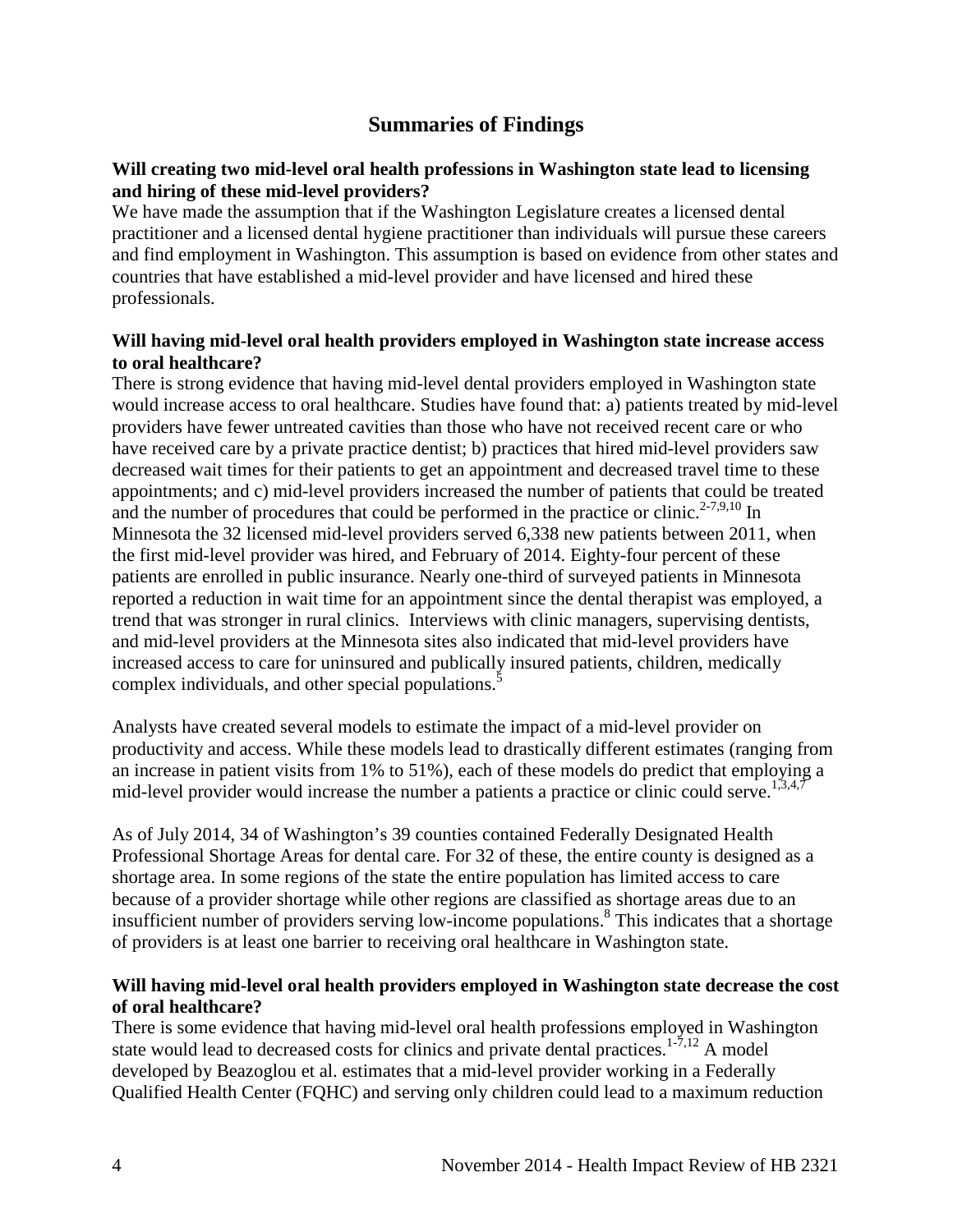in cost to the center of about 6% of child services.<sup>3</sup> A similar model developed by some of the same authors estimates that a general dental practice could realize a reduction in costs between 0.53% and 5.61% after hiring a mid-level provider. This model assumes that the practice would pass cost savings along to the patients.<sup>4</sup> Another model developed by the Pew Center on the States estimates that a mid-level provider could increase the profit of a private practice dental clinic by between 7% and 54% depending on the scope of practice of the mid-level provider hired and the characteristics of the practice.<sup>[7](#page-14-0)</sup> Evidence also indicates that the use of expanded function dental auxiliaries in Colorado is associated with decreased costs and higher practice gross income. In addition higher levels of delegation to these providers was associated with increased gross billing and increased practice net income[.](#page-12-3)<sup>2</sup> However, one study conducted in the United Kingdom (UK) did find that the dental therapists in four private practices did not generate enough income to cover the expenses of their employment.<sup>11</sup>

It is very unclear if cost savings would be passed on to the patients and we did not find any evidence that this would occur. In addition, because Medicaid would reimburse at the same rate for services provided by mid-level oral health providers and dentists, mid-level providers would not lead to a direct savings to the state on each claim paid. There is preliminary evidence in Minnesota that mid-level providers have helped decrease emergency room visits for dental care which does help reduce costs to the state.<sup>5</sup> We did not evaluate the evidence for this relationship as it fell outside of the scope of this review.

#### **Does a decrease in the cost of oral healthcare lead to an increase in access to oral healthcare?**

There is some evidence that a decrease in the cost of oral healthcare would increase access to care. This could result from a number of mechanisms. Medicaid does not reimburse for 100% of the cost of oral health services[,](#page-14-0) $\frac{7}{1}$  but would reimburse at the same rate whether an oral health service is provided by a mid-level provider or a dentist.<sup>5</sup> FQHCs must supplement the cost of care for Medicaid patients with other funding sources. If a FQHC can decrease its personnel costs by employing mid-level dental providers (who earn less per hour than a dentist) they can theoretically serve more patients with available funding. In Minnesota this mechanisms seems to be at work where preliminary findings indicate that lower personnel costs have allowed clinics to serve more patients.<sup>[5](#page-13-0)</sup> A model developed by Beazoglou et al. for FQHCs estimates that the cost savings associated with having a mid-level provider who only serves children would lead to an increase in the dental services for children by between 1.9 and 2.9%.<sup>[3](#page-12-2)</sup>

Another model developed by Beazoglou et al. concerning private clinics estimates that the decreased costs associated with hiring a mid-level provider would likely increase demand (if that cost savings is passed on to patients) and therefore increase the number of patients seen by private practice dentists by about 1%[.](#page-13-1)<sup>4</sup> This estimate assumes that the only driving factor for increasing the number of patients seen is an increase in demand due to decreased costs of services. This does not take into account that a mid-level provider could allow a practice currently operating at full capacity to increase its capacity. A model developed by the Pew Center on the States estimates that if a private practice employs a mid-level provider it can see an increase in profit even after increasing the percentage of Medicaid patients served despite the fact the Medicaid does not reimburse at 100% of the dentist's fees.<sup>[7](#page-14-0)</sup>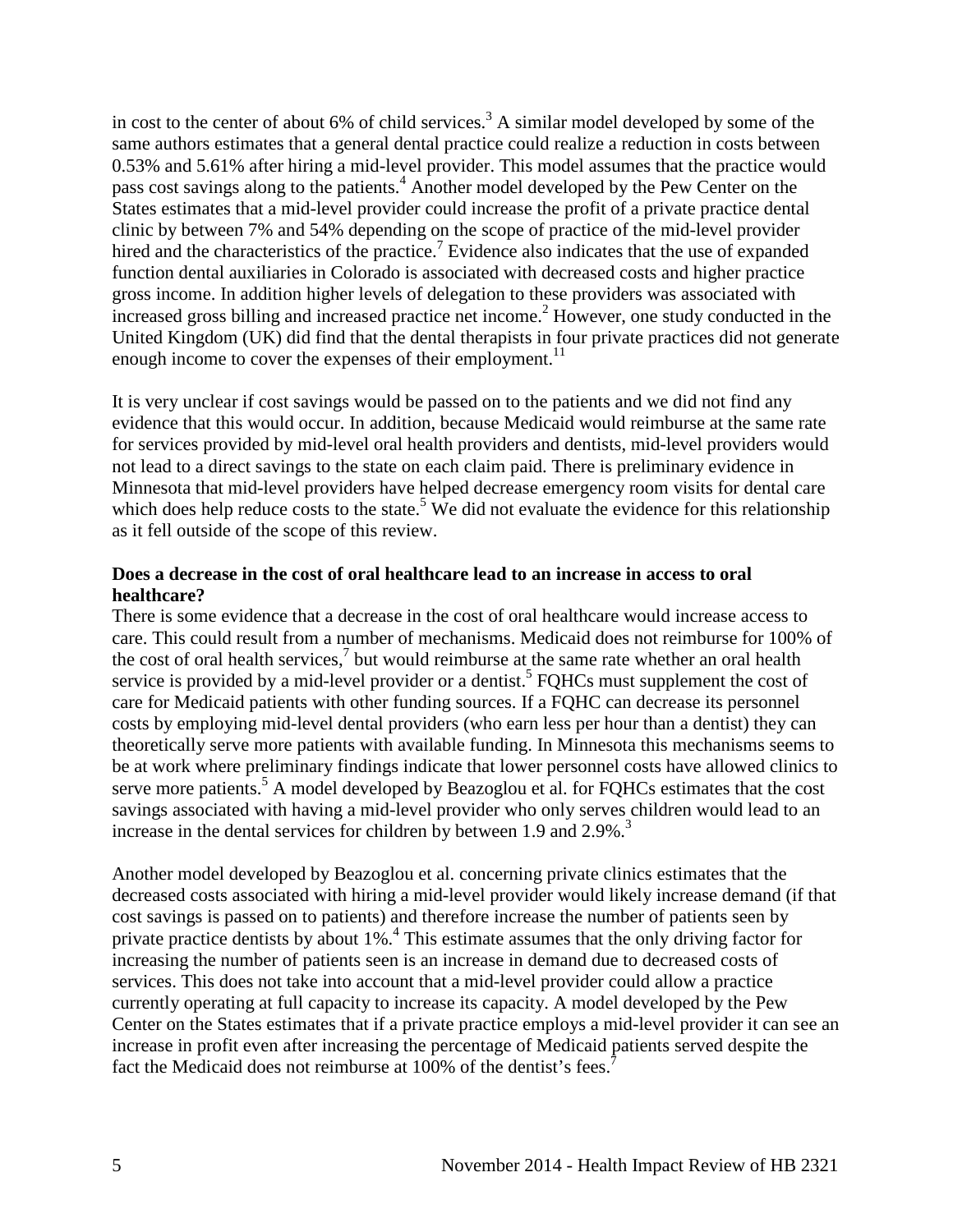#### **Does increased access to oral healthcare lead to improved oral health outcomes?**

There is very strong evidence that increased access to oral healthcare would improve oral health outcomes in Washington. [10,](#page-15-0)[11,](#page-16-0)[13-16](#page-16-2) Evidence indicates that individuals who receive regular dental care have more healthy teeth.<sup>[14](#page-17-1)</sup> In addition at least one longitudinal study also indicates that individuals who reported improved oral health had received significantly more dental services than those who reported that their dental health had not changed or had deteriorated.<sup>16</sup> A study conducted in Washington state found that mothers who had a regular source of dental care rated their children's oral health higher than mothers without a regular source of care.<sup>15</sup> In addition, a number of studies specifically on mid-level dental providers have found that care by a mid-level provider is associated with improved oral health outcomes such as fewer untreated cavities.<sup>[10](#page-15-0)</sup> There is also a strong body of evidence indicating that care provided by mid-level dental providers within their scope of practice is at least as high in quality as care provided by a licensed dentist.<sup>2,[6,](#page-14-1)[9-11](#page-15-1)[,17](#page-17-0)</sup> We were not able to identify any evidence of harm associated with care provided by a mid-level dental provider.

#### **Will improved oral health outcomes lead to decreased health disparities?**

House Bill 2321 requires that dental practitioners and dental hygiene practitioners practice in specific settings. These settings include Federally Qualified Health Centers (FQHC), clinics operated by accredited schools of dentistry or dental hygiene, or clinics operated by a Tribal Health Program or an Urban Indian Organization. These providers can also practice in other settings in which at least 35% of the total patient base of the mid-level provider is enrolled in Medicaid, have a medical disability or chronic condition that creates a significant barrier to dental care, or do not have dental insurance and have an annual income of less than 133% of the federal poverty level. These provisions of the bill would help ensure communities that are disproportionality impacted by negative oral health outcomes will benefit, thereby helping to decrease oral health disparities by income, race/ethnicity, and medical disability or chronic condition.

#### *Income*

By definition, FQHCs must serve underserved areas or populations and offer a sliding fee scale.<sup>26</sup> Data from several FQHCs in Washington as well as national data indicate that these clinics serve high percentages of low-income individuals, uninsured patients, homeless populations, and migrant/seasonal farmworkers.<sup>18-21</sup> We were unable to identify the demographics of patients served in Washington clinics operated by accredited schools of dentistry or dental hygiene; however it appears that many of these clinics offer affordable care and/or accept Medicaid, indicating that they likely serve low-income patients. The University of Washington (UW) dental clinic's website indicates that they provide services at 20 to 40% lower costs than the average private practice in the greater Seattle area, with even further reduced fees for Medicaid-eligible adults.<sup>27</sup> We were able to identify eight accredited dental hygiene schools in Washington state. It appears that the majority of the clinics operated by these school accept Medicaid or offer low-fee services.<sup>25</sup> There is very strong evidence that in Washington low-income populations are disproportionally impacted by negative oral health outcomes. <sup>[24](#page-19-4)[,29](#page-20-0)[,30](#page-20-1)[,34](#page-22-2)</sup> Therefore improving oral health for low-income populations would help decrease oral health disparities by income.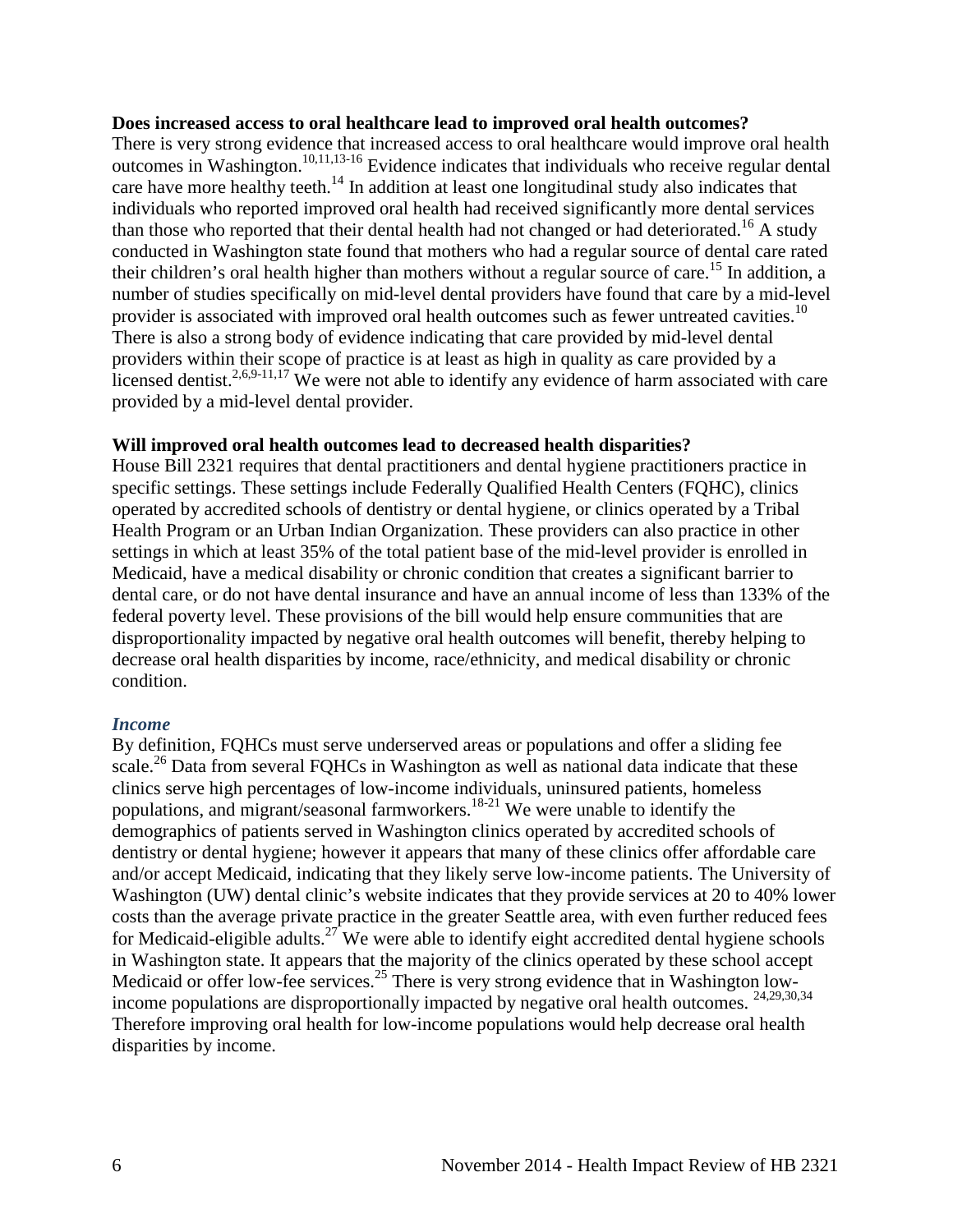#### *Race/ethnicity*

House Bill 2321 would also allow mid-level dental health professionals to practice in Tribal Health Programs or Urban Indian Organizations. There is very strong evidence that in Washington American Indian and Alaska Native (AI/AN) populations are disproportionately impacted by negative oral health outcomes.<sup>24,[29,](#page-20-0)[30](#page-20-1)</sup> For example, data from the 2012 Healthy Youth survey indicate that AI/AN  $6<sup>th</sup>$  graders were more likely than any other racial/ethnic group to report that they had missed school due to a toothache.<sup>24</sup> Behavioral Risk Factor Surveillance System data from 2010 indicate that the rate of adult tooth loss for AI/AN individuals was significantly higher than that for white, and Asian adults. $34$ 

Data from Washington FQHCs as well as national data also indicate that these sites serve high percentages of people of color and individuals who speak a primary language other than English.<sup>18-21</sup> For example, in 2012 65% of Washington's International Community Health Services' patients had limited English proficiency and 95% were persons of color.<sup>20</sup> While this specific health center's data may not reflect all FQHCs in Washington, national data does indicate that 90% of the patients served in FCHCs had incomes below 200% of the federal poverity level, about 40% lacked insurance coverage, and about 50% were patients of color.<sup>21</sup> There is very strong evidence that in Washington, communities of color are disproportionately impacted by negative oral health outcomes.  $24,29,30,34$  $24,29,30,34$  $24,29,30,34$  $24,29,30,34$  For example, 2010 data indicate that Head Start, kindergarten, and third grade students of color and those who spoke a language other than English at home were more likely to have rampant decay than their counterparts.<sup>[30](#page-20-1)</sup> In addition, Behavioral Risk Factor Surveillance System data from 2004 and 2006 indicate that AI/AN, Hispanic, and black adults were significantly more likely to experience adult tooth loss than their white counterparts.<sup>[29](#page-20-0)</sup> Data from 2010 mirrors these trends although the disparity for AI/AN respondents was the only difference that reached statistical significance when only one year of data was analyzed[.34](#page-22-2) Improving oral health for these populations would help decrease oral health disparities by race/ethnicity.

#### *Medical disability or chronic condition*

The UW School of Dentistry also operates the Dental Education in the Care of Persons with Disabilities program. This program treats persons with severe disabilities.<sup>28</sup> HB 2321 allows mid-level oral health providers to practice in clinics operated by schools of dentistry; therefore this setting could hire mid-level dental providers to increase capacity. The bill also allows midlevel providers to work in practice settings for which at least 35% of the mid-level providers patient base have a medical disability or chronic condition that creates a significant barrier to receiving dental care. The bill does not further define this population, but the implication is that this is a population that is experiencing barriers to accessing dental care. National evidence also indicates that at least some populations with medical disabilities or chronic conditions (i.e. dementia and diabetes) do have worse oral health outcomes than their counterparts.<sup>22,[23](#page-19-5)</sup> Therefore improving oral health for these populations would also decrease health disparities.

#### **Will improved oral health lead to improved overall health?**

There is very strong evidence that improving oral health would improve overall systemic health in Washington. Research links poor oral health with harms to other parts of the body such as the lungs and kidneys. For example, evidence indicates that periodontal diseases are risk-factors for coronary heart disease, can hinder diabetes control, and increase risk for pneumonia. There is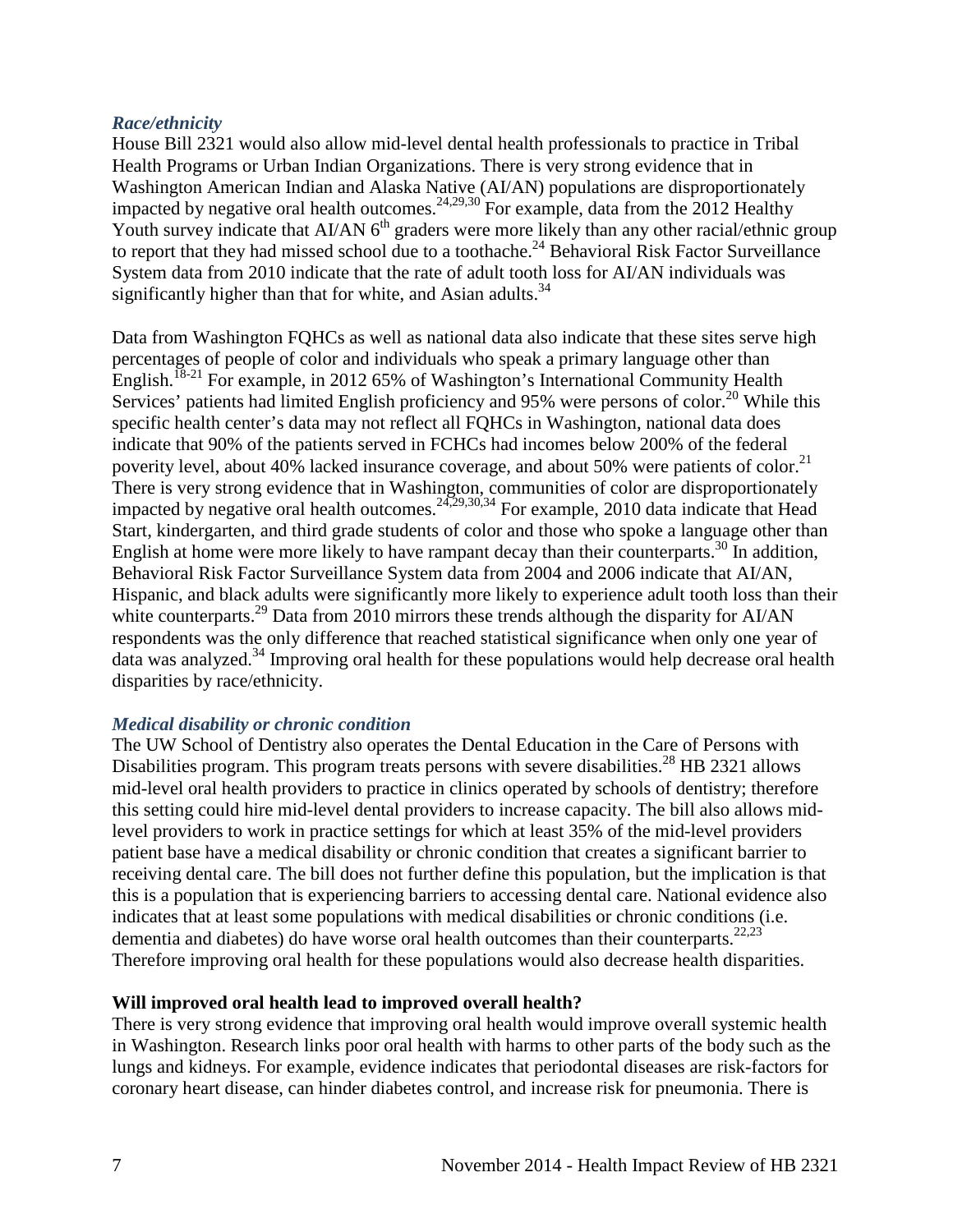also evidence for an association between poor oral health and kidney disease, preterm and low birth weight babies, respiratory infections, and bacteremia (the presence of bacteria in the blood).<sup>[29,](#page-20-0)[35](#page-22-0)</sup> Bacteria in the blood can then be transported throughout the body and cause complications in vital organs such as the heart.<sup>36</sup> This evidence indicates that improving oral health has potential to improve overall systemic health.

#### **Will improved overall health lead to decreased health disparities?**

There is very strong evidence that the same populations that experience oral health disparities experience other health disparities in Washington. For example, 2010 state data indicate that low-income and people of color were more likely to be effected by obesity, asthma, limited activity due to health problems, heart disease, and diabetes. Data also indicate that people of color and individuals with low incomes in Washington are disproportionately impacted by stroke and colorectal cancer.<sup>[31-33](#page-21-0)</sup> The body of evidence highlighting the health disparities that lowincome and communities of color, including AI/AN populations, face is extensive. This review only provides a few examples from Washington state specific data. Improving overall health for the populations targeted by this bill has potential to decrease not only disparities in oral health but in overall health as well.

#### **Other considerations**

We pursued a number of other research questions in order to determine if there were alternate pathways leading from the provisions in the bill to health impacts. We ultimately did not include these pathways in the logic model on page three of this review as the available evidence is not concrete enough to support these pathways. We evaluated the evidence concerning: workforce diversity, rural access to dental care, risk of harm, and supply and demand of dental providers.

#### *Workforce diversity*

We reviewed the evidence to determine if mid-level dental providers come from diverse racial/ethnic, cultural, and/or geographic backgrounds, which could in turn increase the availability of culturally and linguistically appropriate oral healthcare. We were not able to identify any studies evaluating the diversity of mid-level dental providers. Alaska has found that Dental Health Aide Therapists (DHAT) are likely to come from the communities that they serve,<sup>9</sup> however it is not clear if Alaska's model of targeted recruitment would be replicated in Washington. If Washington focused recruitment efforts as Alaska has to ensure that students come from the communities with high need for oral healthcare it is possible that this trend would be observed in Washington as well. In Saskatchewan, Canada when recruitment efforts moved from a focus on the less populous northern territories to recruitment in Saskatchewan, they began to see a decrease in the geographic diversity of the mid-level providers.<sup>12</sup>

One survey also found that Registered Dental Hygienists in Alternative Practice (RDHAP), providers authorized to practice independently in underserved settings, were significantly more likely than Registered Dental Hygienists to be black, Hispanic, or Native American, and also to be able to communicate with patients in a language other than English. RDHAPs were also significantly more likely than Registered Dental Hygienists to express a desire to work with "disadvantaged patients" and to indicate that improving access is important.<sup>37</sup> It is possible that professions that, by statute, are required to work in underserved settings may attract individuals who come from these communities. There may be other ways to make predictions about the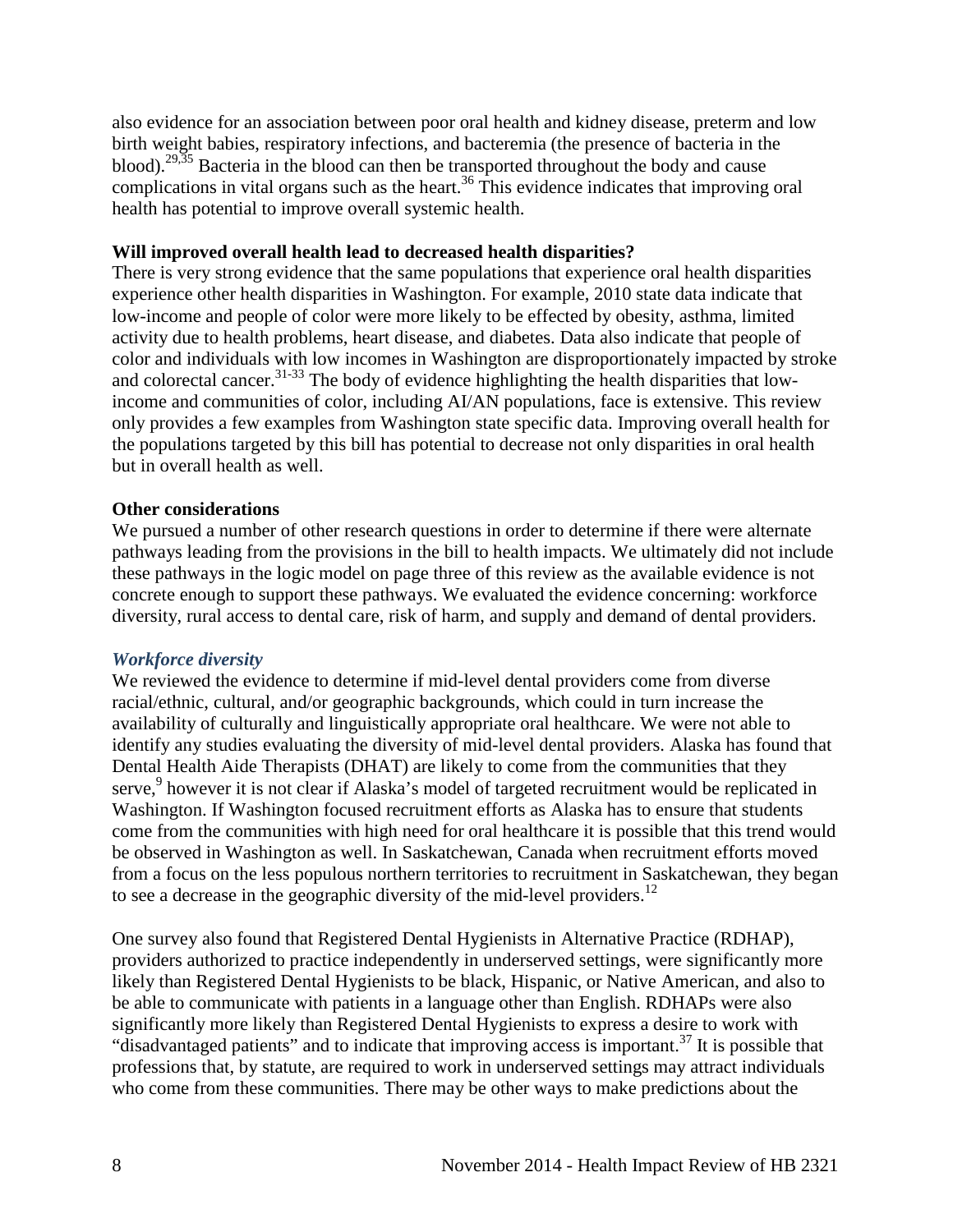diversity of a mid-level dental provider workforce based on evidence available for other midlevel professionals such as medical mid-level providers, but due to limited time we did not pursue these less direct research questions.

#### *Rural access to dental care*

Minnesota and Alaska have both seen increased access to care in rural regions.<sup>[5](#page-13-0)[,9](#page-15-1)</sup> The high percentage of dental provider shortage areas in rural Washington raises the question of whether mid-level providers would also increase access to care in rural regions of Washington[.8](#page-14-2) Minnesota's law allows mid-level oral health providers to practice in dental health professional shortage areas.<sup>[5](#page-13-0)</sup> Alaska has conducted targeted recruitment efforts in rural areas of the state.<sup>[9](#page-15-1)</sup> There are no mechanisms such as these within HB 2321(either allowing mid-level providers to practice in shortage areas or requiring targeted recruitment in rural areas) that would ensure midlevel providers would come from or practice in rural settings. It is possible that mid-level dental providers would choose to practice in FQHCs or other allowable settings in rural areas, but we did not have enough evidence to make this conclusion. Canada found that a majority of dental therapists began practicing in urban settings once practice restrictions were lifted and recruitment began to focus inward on Saskatchewan.<sup>[12](#page-16-1)</sup>

#### *Risk of harm*

We also explored the literature to determine if there are any negative impacts associated with care by mid-level dental providers within their scope of practice. We did not identify any evidence of harm, and as noted previously, we found strong evidence that mid-level dental professionals provide high quality, safe, and effective care.

#### *Supply and demand of dental providers*

We also explored whether creating new mid-level dental professionals would create a supply of dental providers that would outweigh the demand for care and increase unemployment among recent dentist, hygienist, and mid-level dental professional graduates. This question likely requires a much more in-depth and technical exploration; however we did not find any evidence that this scenario has occurred in other regions that have established mid-level dental providers. In addition data indicate that we have historically had, and continue to have, a shortage of dental health providers in Washington. As of July 2014, 34 of Washington's 39 counties contain Federally Designated Health Professional Shortage Areas for dental care. For 32 of these, the entire county is designed as a shortage area.<sup>[8](#page-14-2)</sup>

In addition the Washington State Dental Association's *2012 Dental Workforce Report* indicates that the 2012 ratio of dentists to the population statewide is 71 dentists for every 100,000 Washingtonians. The authors project that this ratio will increase over the next few years and then fall slightly below the current ratio. The projection estimates that there will be 69 dentists for every 100,000 Washingtonians in 2022 and 66 dentists per 100,000 Washingtonians in 2032.<sup>38</sup> These numbers are above the national average of 61 dentists per  $100,000$  people,<sup>38</sup> but will still be unlikely to meet the state's oral health needs considering that with the current provider to population ratio there is already a provider shortage. In addition these providers are not equally distributed across the state. King County has a ratio of 108 dentists per 100,000 people while Ferry County has only 13 dentists for 100,000 people. Eight counties have less than 5 dentists in the entire county[.38](#page-23-1)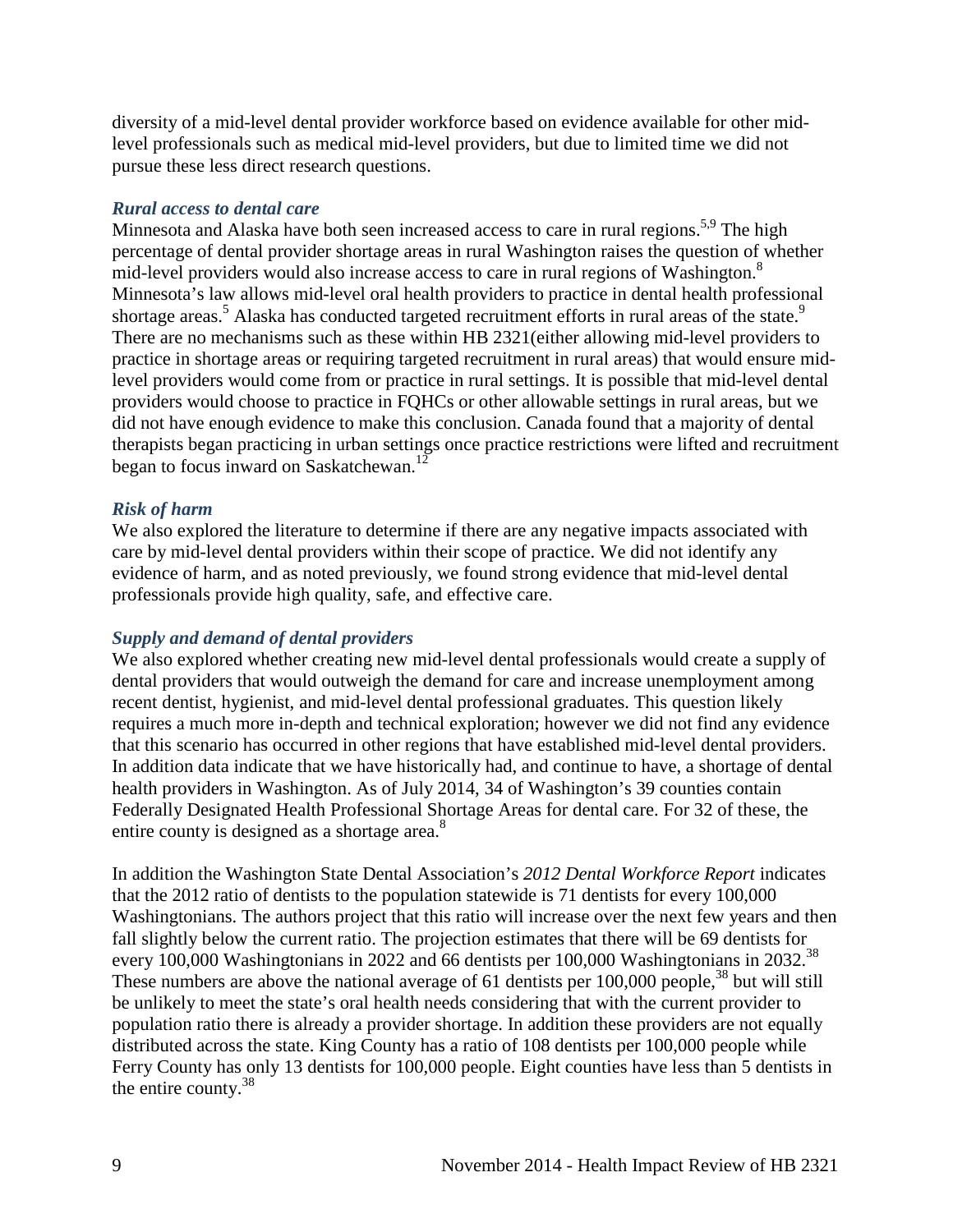The 2013 workforce update completed in collaboration between the Washington Student Achievement Council, State Board for Community and Technical Colleges, and the Workforce Training and Education Coordinating Board indicates that there are significant shortages of midlevel healthcare professionals being educated in Washington. The authors also indicate that the demand for healthcare personnel will likely increase in the coming years as more people get healthcare coverage under the Affordable Care Act and the aging healthcare workforce reaches retirement.<sup>39</sup> Medicaid and Children's Health Insurance Program (CHIP) enrollment grew by over 22% in Washington following open enrollment under the Affordable Care Act. The monthly average enrollment for these programs increased by 251,603 individuals between September 2013 and February 2014.<sup>[40](#page-24-0)</sup> The report also projects a shortfall in the supply of dental hygienists from Washington in the coming years.<sup>[39](#page-23-2)</sup> The 2013 Annual Report published by the Healthcare Personnel Shortage Task Force also projects that there will be a shortfall of both dentists and dental hygienists in the coming years in Washington.<sup>[41](#page-24-1)</sup> Note that these reports are focused on the supply of providers educated in Washington state and do not take provider migration into Washington into account when projecting personnel shortfalls. Migration of oral health providers into Washington may be significant considering the Dental Association's findings that a decreasing percentage of the dentists in Washington are being trained in-state (with only 22% of newly-licensed dentists trained in-state in 2011).<sup>[38](#page-23-1)</sup> The Bureau of Labor Statistics has also predicted that employment of dentists, dental hygienists, and dental assistants nationally is expected to grow faster than the average for all occupations over the next eight years.<sup>42</sup> This also seems to indicate that the supply of providers is unlikely to outweigh the demand if mid-level professions are established.

#### *Report to the Legislature*

Section 24 of HB 2321 encourages the American Dental Association and the Washington State Dental Association to study and report to the Legislature on programs in the state that use volunteer dentists and oral surgeons to provide specialty care and explore how these programs can be expanded and financed in underserved areas. We did not analyze the health impacts of this provision due to the time limitations of this review and recognition that any health impacts resulting from a study would be indirect and difficult to assess.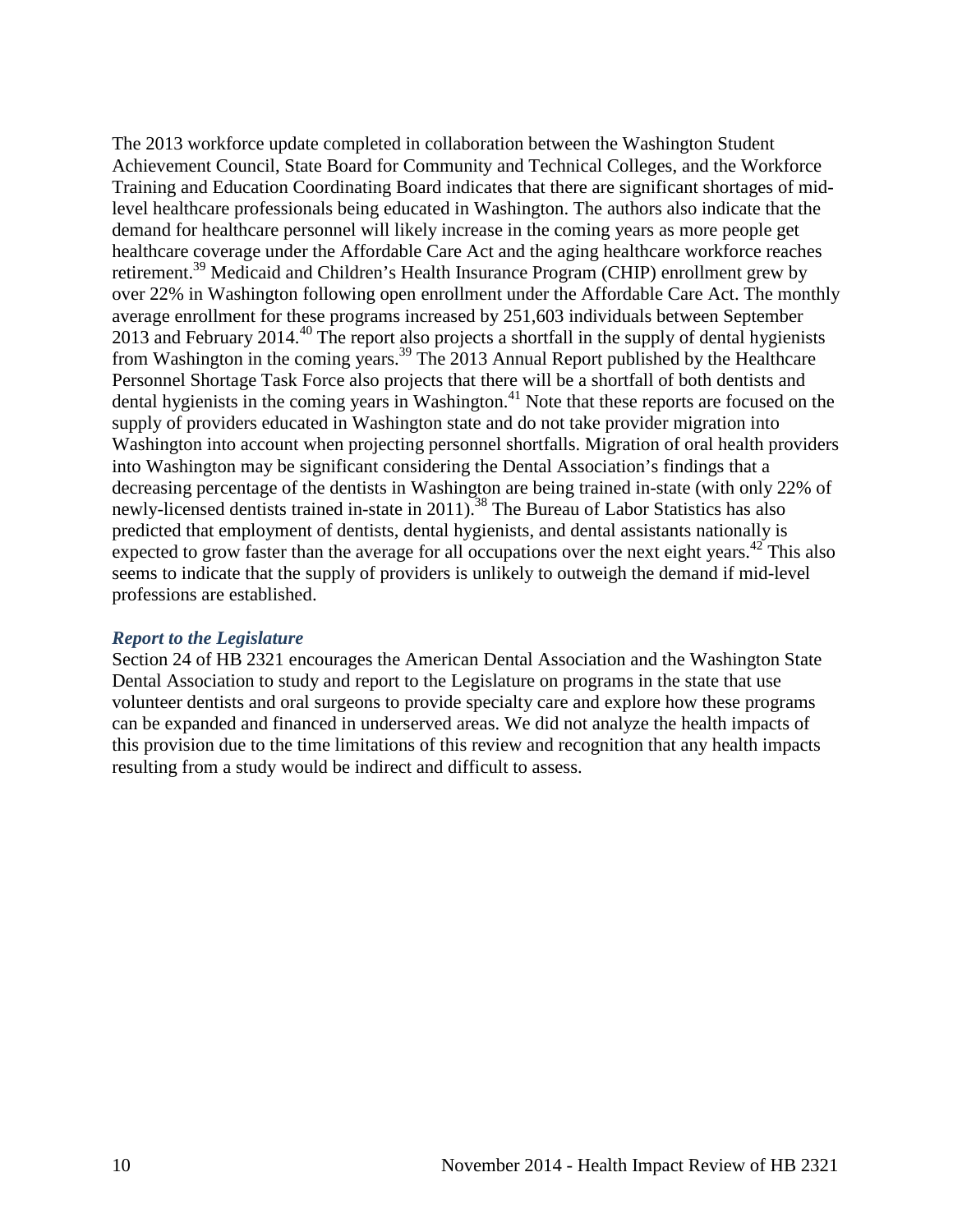### <span id="page-12-0"></span>**Annotated References**

#### <span id="page-12-1"></span>**1. Bailit HL, Beazoglou TJ, DeVitto J, McGowan T, Myne-Joslin V. Impact of dental therapists on productivity and finances: III. FQHC-run, school-based dental care programs in Connecticut.** *Journal of Dental Education.* **2012;76(8):1077-1081.**

Bailit et al. estimate the impact of mid-level dental providers on the finances and productivity of school-based Federally Qualified Health Centers (FQHC) based on theoretical modeling and analysis of a FQHC school-based dental program in Connecticut. They estimate a cost savings of 5% if mid-level dental providers are substituted for dentists in school settings. The authors also indicate that the analyzed clinic has had difficulty recruiting dentists to work in school settings with portable equipment.

#### <span id="page-12-3"></span>**2. Beazoglou T, Brown J, Subhash Ray, Chen L, Lazar V. An Economic Study of Expanded Duties of Dental Auxiliaries in Colorado. American Dental Association, Health Policy Resources Center; 2009.**

Beazoglou et al. cite over ten sources in the background of their report that indicate expanded function dental auxiliaries (e.g. dental hygienists) are associated with greater production, decreased costs, higher practice gross income, high quality of care, increased number of patients seen and the number of procedures completed, and they allowed dentists to work at the top of their scope of practice. The authors also highlight evidence that higher delegation to dental auxiliaries was strongly related to an increase in the number of patients seen each day. The authors collected survey information from 164 private practice dentists in Colorado (43% response rate). Beazoglou et al. found that both dentist hours and dental auxiliary hours generated significantly higher gross billing, more patient visits, and value-added. Value-added is defined as the dollar value of the practice's outputs minus the dollar value of the practice's inputs (e.g. lab expenses and dental supplies). They also found that for every percent increase in these inputs, a larger percentage of these outputs were observed. The data also indicate that higher levels of delegation to dental auxiliaries was associated with increased gross billings, patient visits, efficiency, value-added, and practice net income. The authors do note that they could not control for confounding factors outside of delegation to dental auxiliaries that may also be contributing to these increases. This article is focused on dental auxiliaries such as dental hygienists and dental assistants rather than specifically focusing on mid-level providers with a scope of practice and type of supervision comparable to the professions created by HB 2321. However, this research is still pertinent this health impact review as it indicates that greater delegation to non-dentist providers has positive cost and access outcomes. The larger scope of practice of dental practitioners and dental hygiene practitioners would allow for greater delegation than is currently available in Washington.

#### <span id="page-12-2"></span>**3. Beazoglou TJ, Bailit HL, DeVitto J, McGowan T, Myne-Joslin V. Impact of dental therapists on productivity and finances: II. Federally Qualified Health Centers.** *Journal of Dental Education.* **2012;76(8):1068-1076.**

Bailit et al. estimate the impact of mid-level dental providers on the finances and productivity of FQHCs based on theoretical modeling and a convenience sample of FQHCs in Connecticut and Wisconsin. The authors make the assumption that mid-level providers would only provide services to children in FQHCs and conclude that this would lead to a maximum reduction in cost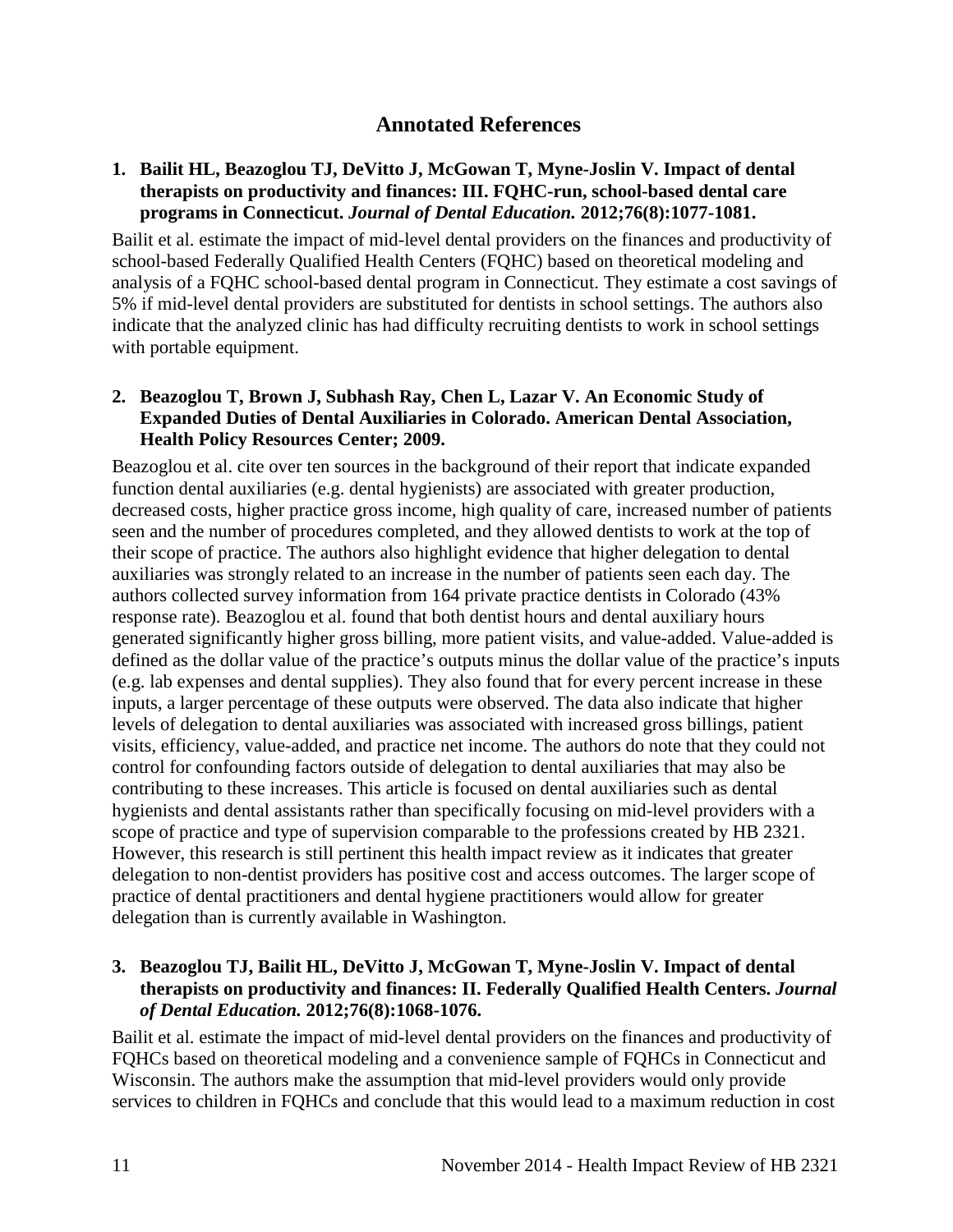to the centers of about 6% of child service values. They also estimate that the increase in FQHC clinic dental services for children would be between 1.9 and 2.9%. Bailit et al. indicate that further investigation is needed in order to estimate these figures if mid-level dental providers serve both children and adults.

#### <span id="page-13-1"></span>**4. Beazoglou TJ, Lazar VF, Guay AH, Heffley DR, Bailit HL. Dental therapists in general dental practices: an economic evaluation.** *Journal of Dental Education.* **2012;76(8):1082- 1091.**

Beazoglou et al. estimate the impact of mid-level dental providers on the finances and productivity of general dental practices based on theoretical modeling. Using this model the authors conclude that in private dental practices there would be a reduction in cost between 0.53% and 5.61% with an estimated increase in utilization of about 1%. The authors conclude that although a solo dental provider could see in increase in their hourly earnings by employing a dental therapist, they would likely see a decrease in their overall income as they would be sharing chair-hours with a dental therapist. This model assumes that dentists would decrease their prices as a result of the cost savings that would result per procedure performed by a dental therapist, and that this price reduction is what would drive the increase in demand (number of patients). This assumed reduction in prices also partially explains the conclusion that private practice dentists would see a decline in personal income. This model looks at all private dental practices, not just those that serve Medicaid and low-income individuals as HB 2321 would require. This model also assumes the practice was not already operating with a demand higher than the supply that could be provided by dentists already working at the practice. The authors also note that a practice employing a dentist could see an increase in revenue if they employed a mid-level provider in place of the dentist.

#### <span id="page-13-0"></span>**5. Minnesota Department of Health, Minnesota Board of Dentistry. Early Impacts of Dental Therapists in Minnesota. 2014.**

As of February 4, 2014 there were 32 licensed dental therapists in Minnesota, six of whom also held certifications in advanced dental therapy. Administrative data indicate that the majority of patients served by these mid-level providers (84%) are enrolled in public insurance programs. Since 2011 when the first mid-level provider was hired, dental therapists have served 6,338 new patients. The authors analyzed patient survey data (n=1,382) collected at 15 clinics employing mid-level dental providers as one way of evaluating the mid-level provider model in Minnesota. Nearly one-third of patients surveyed reported a reduction in wait time for an appointment since the dental therapist was employed, a trend that was stronger in rural clinics. Survey data also indicate that at least some patients have experienced a reduction in travel time to reach their appointment. This trend was also more pronounced in rural areas. The authors did not note if these differences were statistically significant. They also conducted interviews with clinic managers, supervising dentists, and mid-level providers at the sites. Themes from these interviews include: the mid-level providers have increased access to uninsured and publically insured patients, children, medically complex individuals (in part because of cost savings), and other special populations. These interviewees also indicated that having a mid-level provider has likely helped decrease emergency room visits for dental care which helps reduce costs to the state. They also expressed that they have seen significant savings in personnel costs and increased productivity since employing a mid-level provider. The authors indicate that because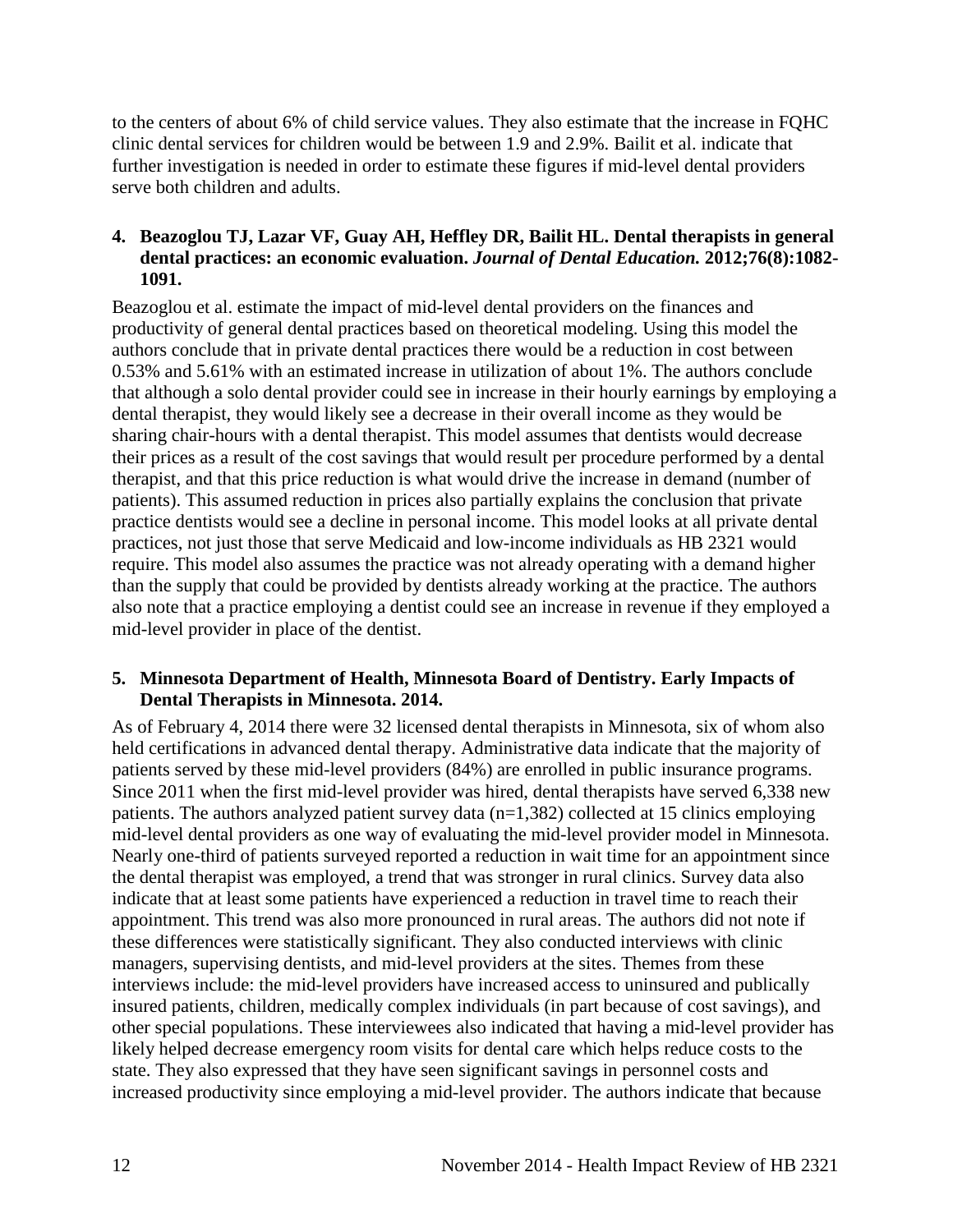state public program reimbursement rates for services provided by mid-level providers is the same as the rates for dentist service, "there is not necessarily an immediate savings to the state on each claim paid; however, the differential between [Department of Human Services] DHS rates and clinics' lower personnel costs for dental therapists appears to be contributing to more patients being seen." Note that Minnesota's statute requires that mid-level dental providers primarily practice in settings that serve low-income and underserved patients or those in dental health professional shortage areas.

#### <span id="page-14-1"></span>**6. Nash DA, Friedman JW, Mathu-Muju KR, et al. A review of the global literature on dental therapists.** *Community Dentistry and Oral Epidemiology.* **2014;42(1):1-10.**

Nash et al. conducted an extensive review of the global literature on dental therapists. This article provides a highlight of the information provided in their full report: A Review of the Global Literature of Dental Therapists: In the Context of the Movement to Add Dental Therapists to the Oral Health Workforce in the United States. Nash et al. indicate that the available studies vary in quality and design, but that the literature consistently indicates that the "quality of technical care provided by dental therapists (within their scope of competency) was comparable to that of a dentist and in some studies was judged superior." The authors cite 17 sources supporting this conclusion. The authors also indicate that they did not find any evidence that care provided by mid-level dental providers is associated with safety issues or harm. The article also highlights evidence that mid-level provider models have increased access to care and provided cost savings to countries which use these providers in school dental programs.

#### <span id="page-14-0"></span>**7. Pew Center on the States.** *It Takes a Team: How New Dental Providers Can Benefit Patients and Practices.* **Washington DC: The Pew Charitable Trusts;2010.**

The Pew Children's Dental Campaign contracted with to develop the Productivity and Profit Calculator which can be used to estimate the impact of adding a mid-level provider to a private practice dental team. Using this tool the authors estimate that adding a mid-level dental provider could increase productivity and profitability in solo pediatric dental practices, solo general dental practices, and small-group practices. They estimate increase in productivity between 8% and 51% and increases in profit between 7% and 54% depending on the mid-level provider hired and the characteristics of the private practice. In addition the authors indicate that if these practices increase their Medicaid patient load from 0% to 20% they would see a decrease in profit if they do not hire a dental hygienist, dental therapist, or dental hygiene therapist. However if they hire one of these mid-level providers they can actually see an increase in profit even after increasing their Medicaid patient load. The exact impact on profit is dependent on the Medicaid reimbursement rates and which mid-level provider is hired (with mid-level providers with larger scopes of practice having a more positive impact on profit). Note that HB 2321 would require that mid-level providers only work in practices that have a Medicaid patient load of at least 35%.

#### <span id="page-14-2"></span>**8. Washington State Department of Health website. Federally Designated Health Professional Shortage Areas for Dental Care. 2014; [http://ww4.doh.wa.gov/gis/pdf/dental.pdf.](http://ww4.doh.wa.gov/gis/pdf/dental.pdf) Accessed October 28, 2014.**

As of July 2014, 34 of Washington's 39 counties contain Federally Designated Health Professional Shortage Areas for dental care. For 32 of these, the entire county is designed as a shortage area. This indicates that individuals residing in a large part of the state are living in a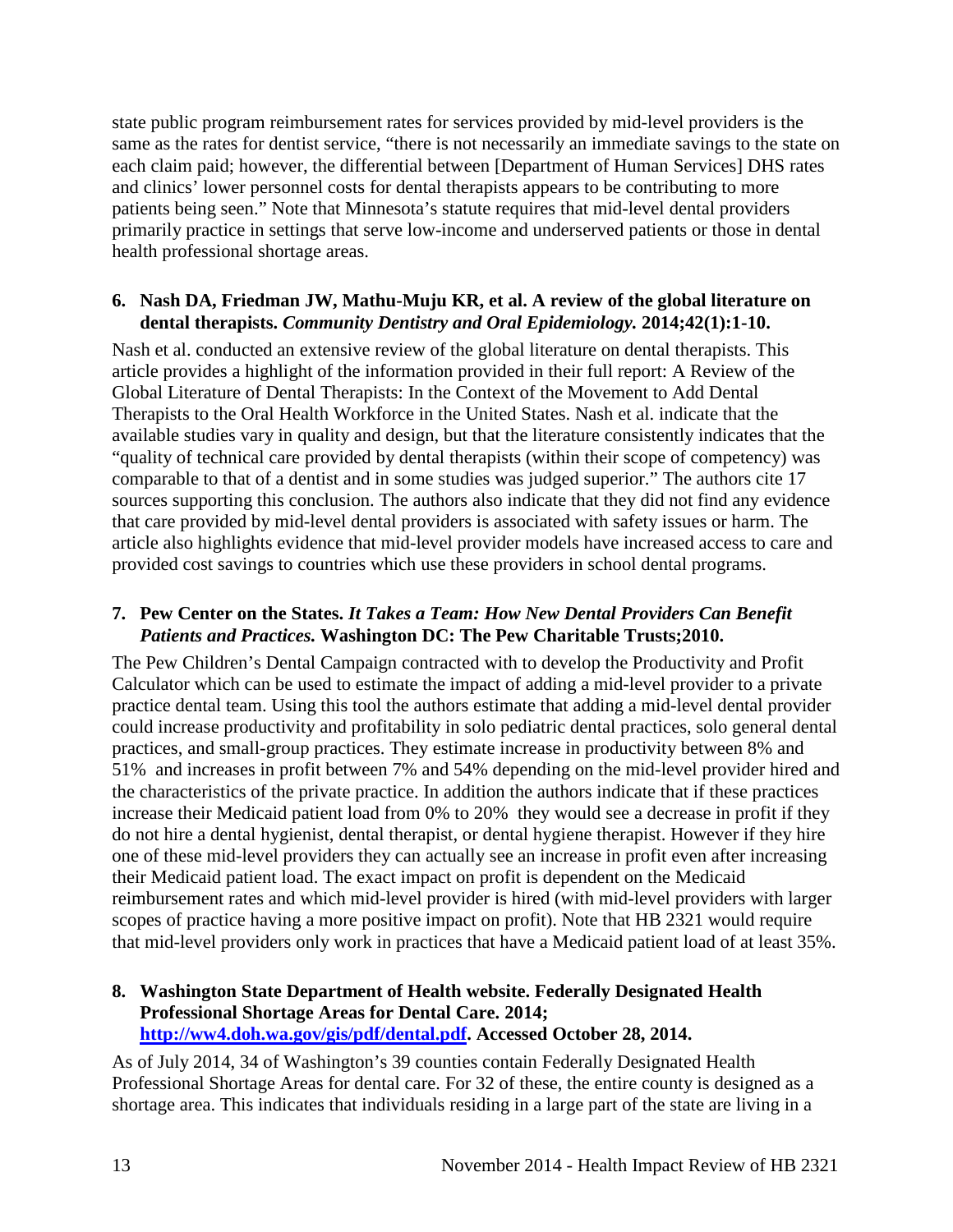county that does not have sufficient oral health providers to meet the needs of the area's population, and that the county bordered only by other counties which are also shortage areas.

#### <span id="page-15-1"></span>**9. Wetterhall S BJ, Burrus BB, Lee JY, Shugars DA.** *Evaluation of the Dental Health Aide Therapist Workforce Model in Alaska: Final Report.* **Research Triangle Park, N.C.: RTI International2010.**

Wetterhall et al. conducted an implementation evaluation of the Dental Health Aide Therapist (DHAT) model in Alaska. The evaluators found that the majority of patients who had seen a mid-level provider in the previous 12 months positively responded to questions about communication skills, chairside manner, making young patients feel comfortable, and explaining treatment. The evaluators collected data on the clinical technical performance of these providers both through direct observation of dental care or review of past completed dental work by a dentist who was blinded to the type of provider that had provided the care (either mid-level provide or dentist). They found that deficiencies were occasionally observed in the work completed by both dentists and mid-level providers. In some tasks a greater percentage of work completed by mid-level providers than dentist had deficiencies, though differences in the number of deficiencies between these two providers were not large. In other cases a greater percentage of dental work completed by dentists than mid-level providers had deficiencies. These analyses included small sample sizes and the authors did not report if the number of deficiencies was statistically significantly different between the two provider populations. They authors found that there were few complications following restorations (one complication for the 54 analyzed restorations) and no complications following the 37 extractions completed by mid-level providers. In addition, they identified the following-themes through 65 interviews with supervisory dentists, mid-level providers, other dental staff, community members, and other individuals: mid-level providers served as a role model for their community, that community members appreciated not having to travel so far or wait so long to see a dental provider, few patients refused to be seen by a mid-level provider, and the supervisory dentists interviewed indicated that the mid-level providers' work was technically competent.

#### <span id="page-15-0"></span>**10. Wright JT, Graham F, Hayes C, et al. A systematic review of oral health outcomes produced by dental teams incorporating midlevel providers.** *Journal of the American Dental Association.* **2013;144(1):75-91.**

The American Dental Association completed a review of the literature on the impact of mid-level dental providers. Eighteen studies met their inclusion criteria. The authors note that the quality of these studies was poor overall and that many of these publications had high risk of study design bias. Seven of these studies addressed the association between treatment by a mid-level dental provider and cavities. All of these studies showed a consistent trend of a reduction in the severity of cavities for these patients across time. In addition, they reviewed five studies on the impact of these providers on untreated cavities and found that all five studies showed a consistent reduction in untreated cavities across time. The authors of the review do indicate that these studies have a high risk of bias and that they may not be generalizable to the current U.S. population. This led the authors to conclude that in select groups who have received dental treatment by teams that include mid-level providers, the number and severity of cavities decreased over time. The reviewers highlight six studies that reported statistical significance and looked at the cavity outcomes in patients treated by a mid-level provider versus those that did not receive care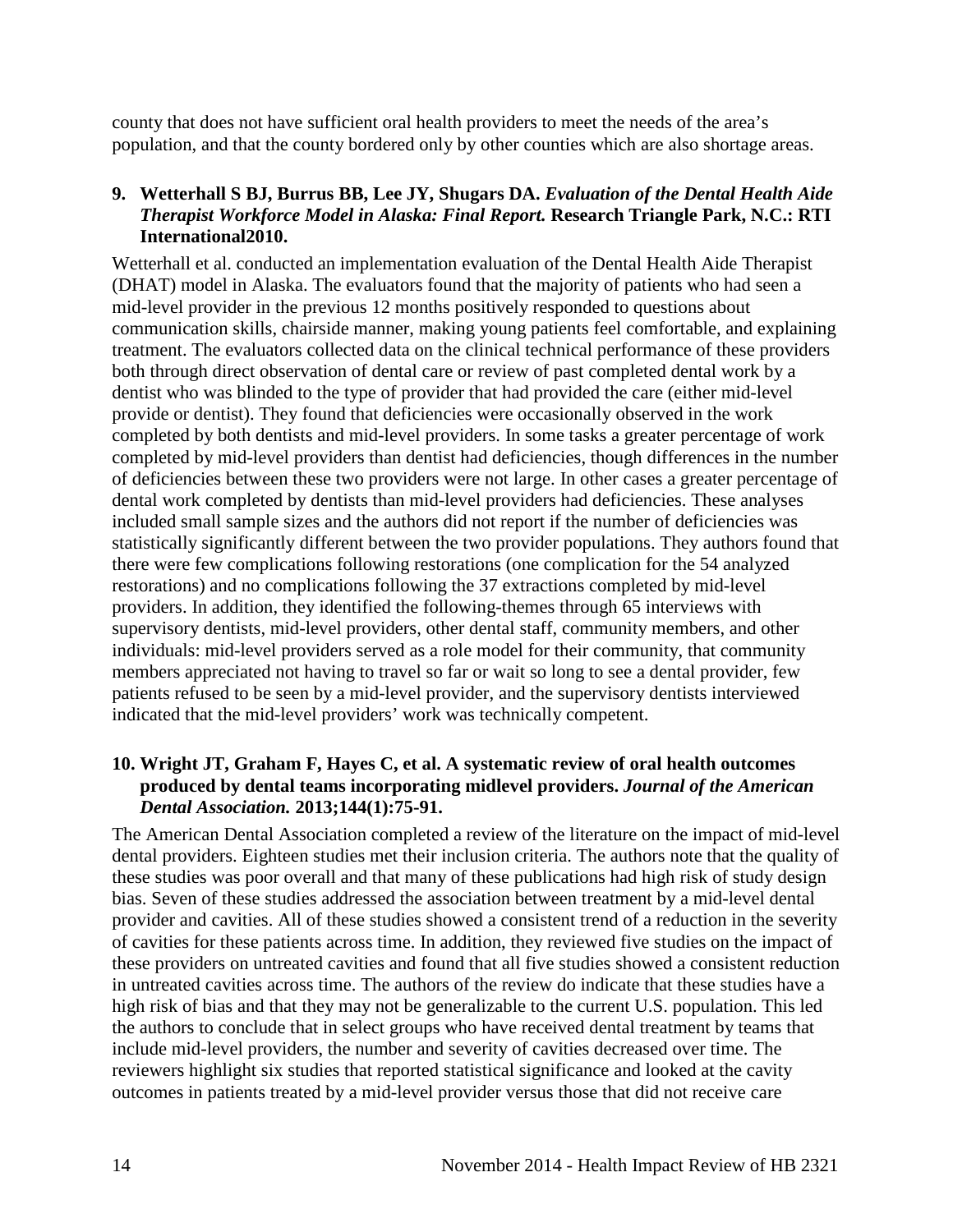recently or who were treated by a private practice dentist. All of these studies showed no statistically significant difference in cavity severity between patients who did not receive recent care, those treated by a mid-level provider, and those treated by a private practice dentist. The researchers included 13 studies that compared untreated dental disease among patients treated by a mid-level provider versus those who did not receive care recently, or who were treated by a dentist. They reported that these studies generally found that populations treated by a mid-level provider had lower levels of untreated cavities than populations without care or who were treated by a private practice dentist. This led the authors to conclude that in select groups treated by teams that included mid-level providers, there was a decrease in untreated cavities compared with that in populations in which dentists provided all treatment. The authors did not find evidence to determine the effect of irreversible procedures provided by mid-level providers on oral diseases other than cavities or cost effectiveness.

#### <span id="page-16-0"></span>**11. Rodriguez TE, Galka AL, Lacy ES, Pellegrini AD, Sweier DG, Romito LM. Can midlevel dental providers be a benefit to the American public?** *Journal of health care for the poor and underserved.* **2013;24(2):892-906.**

Rodriguez et al. conducted a review of the literature on the impacts of mid-level dental and medical providers. The authors highlight studies which have found the school-based programs staffed by mid-level dental providers in New Zealand to be effective in controlling and treating cavities. They also point to a study conducted in the United Kingdom (UK) which found the dental therapists in four private practices did not generate enough income to cover the expenses of their employment. The authors indicate that the UK remuneration system is embedded with disincentives to delegate procedures to dental therapists and that these could be mitigated by changing the reimbursement arrangements within practices. The authors also highlight evidence indicating that mid-level dental providers provide safe and effective oral healthcare and high patient satisfaction.

#### <span id="page-16-1"></span>**12. Uswak G, Keller-Kurysh E. Influence of private practice employment of dental therapists in Saskatchewan on the future supply of dental therapists in Canada.** *Journal of Dental Education.* **2012;76(8):1092-1101.**

Uswak and Keller-Kurych provide a literature review on the private practice employment of dental therapists in Canada. This article highlights evidence indicating that mid-level providers are effective in improving health outcomes, are safe, and are cost effective. It also highlights the history of the Saskatchewan program and points out that recruitment efforts and insufficient payment incentives have failed to recruit from and fill positions in the more rural areas.

#### <span id="page-16-2"></span>**13. Ahovuo-Saloranta A, Forss H, Walsh T, et al. Sealants for preventing dental decay in the permanent teeth.** *The Cochrane Library.* **2013.**

Ahovuo-Saloranta et al. conducted a meta-analysis of the evidence to compare the effects of different types of sealants in preventing cavities in permanent teeth in children and adolescents. They identified twelve trials which evaluate the impact of sealants versus no sealants. The authors conclude that sealants are effective in reducing cavities.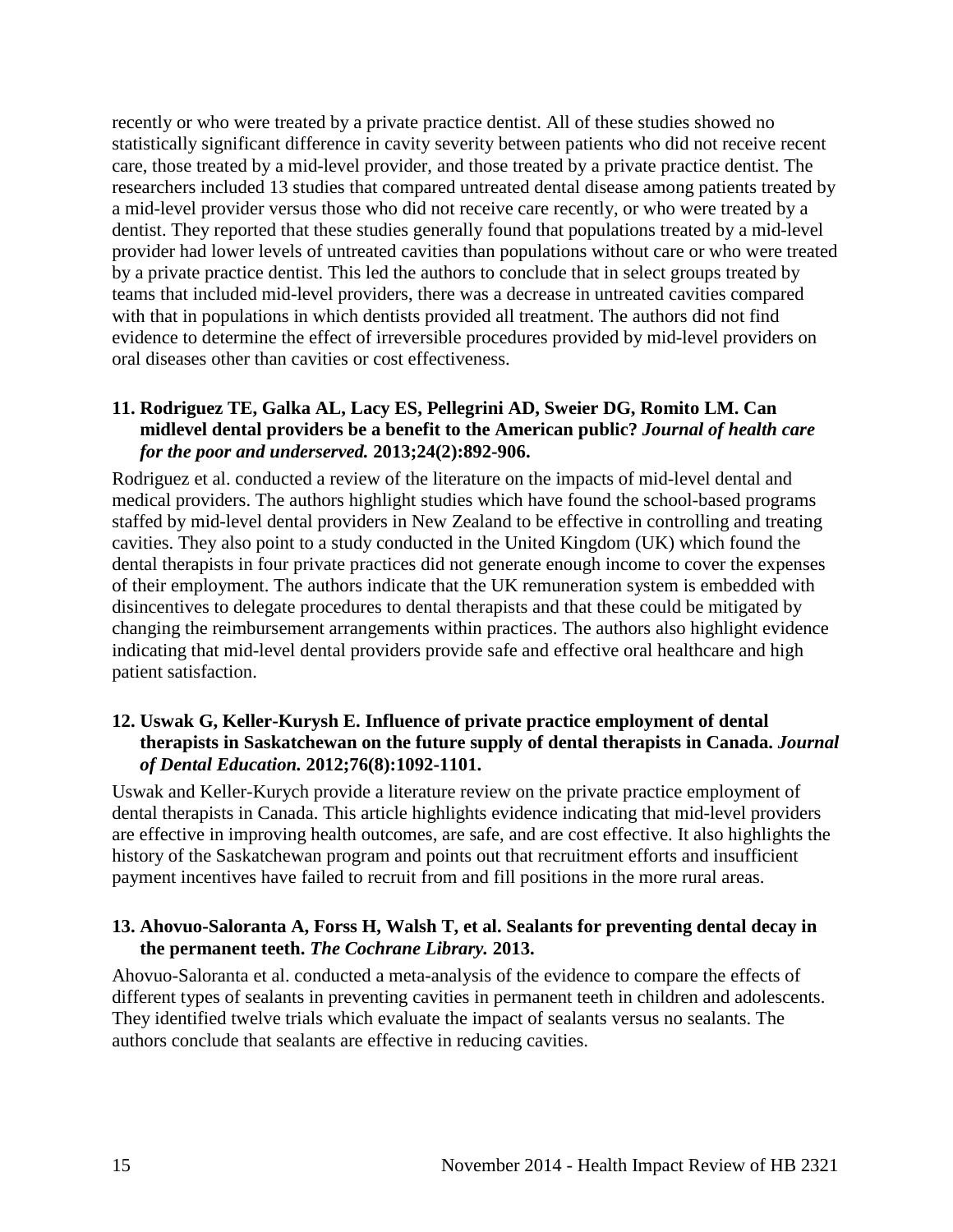#### <span id="page-17-1"></span>**14. Donaldson AN, Everitt B, Newton T, Steele J, Sherriff M, Bower E. The effects of social class and dental attendance on oral health.** *Journal of dental research.* **2008;87(1):60-64.**

Donaldson et al. reference four studies which have found that regular dental attendance is associated with better oral health after adjusting for socioeconomic status (SES). They used data from the 1998 Adult Dental Health Survey in the UK (n=3,817). They developed a statistical model of the relationship between dental care and the number of healthy teeth and included other factors that may impact this relationship in the model (e.g. age, socioeconomic status). The modeling showed that the most important determinants of the number of healthy teeth in adulthood where age, SES, and regular dental care from a provider. The authors conclude that the association between lower SES and worse oral health is partially explained by a pathway indicating that low SES leads to barriers to dental care, which lead to worse attendance (fewer dental visits), and then to fewer healthy teeth. Dental attendance, however, does not account entirely for the relationship between SES and number of healthy teeth.

#### <span id="page-17-3"></span>**15. Grembowski D, Spiekerman C, Milgrom P. Linking mother access to dental care and child oral health.** *Community Dentistry and Oral Epidemiology.* **2009;37(5):381-390.**

Grembowski et al. analyzed survey data from the mothers of a random sample of 3,874 children enrolled in Medicaid in Washington state (44% response rate). They found that across all racial/ethnic groups, mothers with a regular source of dental care consistently rated their children's oral health higher than mothers without a regular source of dental care, even after controlling for mother and child characteristics. Past studies have found guardian reports of child oral health to be highly correlated with clinical findings. The authors cite additional evidence indicating that cavity-prevention technologies delivered to mothers effectively reduces bacteria and cavities in their infants.

#### <span id="page-17-2"></span>**16. Locker D. Does dental care improve the oral health of older adults?** *Community dental health.* **2001;18(1):7-15.**

Locker conducted a longitudinal study with interview and clinical treatment data collection at baseline and again three years later. At baseline 907 participants provided data a baseline while 611 participants provided information three years later. Locker found that participants who reported that their oral health had improved made significantly more dental visits and received significantly more dental services than those who reported that their oral health had not changed or had deteriorated. This trend remained even after controlling for other factors that impact oral health.

#### <span id="page-17-0"></span>**17. Phillips E, Shaefer HL. Dental therapists: evidence of technical competence.** *Journal of dental research.* **2013;92(7).**

Phillips and Shaefer conducted a review of the literature on the technical competence of midlevel dental providers. They found that 21 of the 23 identified publications concluded that midlevel dental providers were technically competent in the assessed procedures. All of the studies that directly compared the performance of mid-level providers and dental students or dentists found that mid-level providers performed at least as well.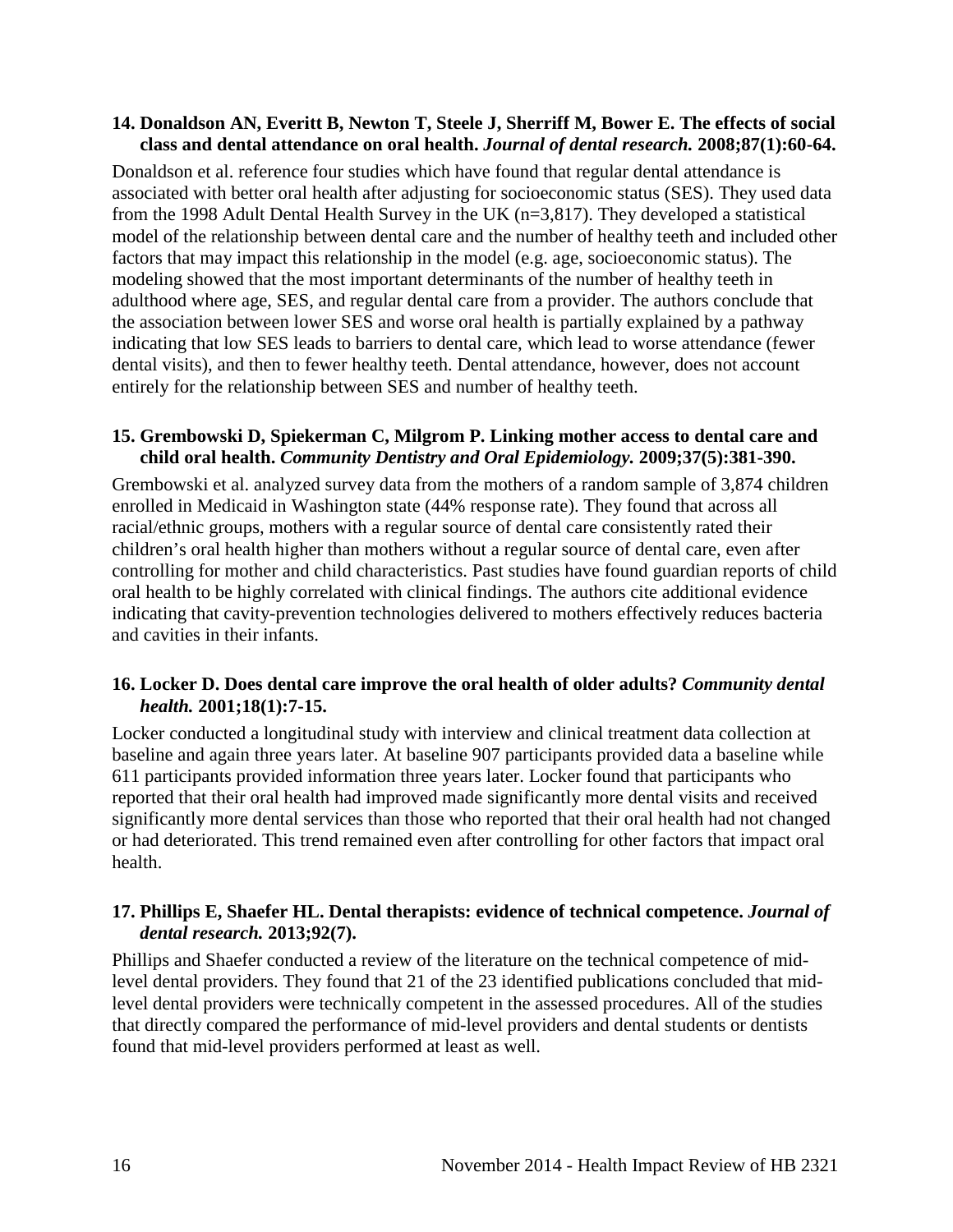#### <span id="page-18-0"></span>**18. Sea Mar Community Health Centers.** *2013 Users and Encounters (unpublished data).*  **2013.**

In response to a request for data from State Board of Health staff, Sea Mar staff provided data on patient demographics, clinic outcomes, and services provided for three counties where their health centers are located. Clinics in Clark, King, and Grays Harbor Counties serve large percentages of traditionally underserved patients. In 2013 Sea Mar had 61,936 total patient encounters in Clark County. Over 35% of patients served were people of color; over 96% earned an annual income below 200% of Federal Poverty Level (FPL); almost 30% had no insurance; and over 67% were on Medicaid, Medicare, or Basic Health Plan. In 2013 Sea Mar had 150,054 total patient encounters in King County. Over 66% of patients served were people of color; 94% earned an annual income below 200% of FPL; nearly 46% had no insurance; and over 45% were on Medicaid, Medicare, or Basic Health Plan. In 2013 Sea Mar had 44,466 total patient encounters in Grays Harbor County. Over 19% of patients served were people of color; over 95% earned an annual income below 200% of FPL; over 25% had no insurance; and nearly 65% were on Medicaid, Medicare, or Basic Health Plan. In addition, in all three counties Sea Mar served migrant/seasonal farmworkers, homeless patients, individuals with limited English proficiency, and veterans.

#### **19. Yakima Valley Farmworkers Clinic.** *Toppenish Medical-Dental Clinic: HIR Response (unpublished).* **2012.**

In response to a request for data from State Board of Health staff, Yakima Valley Farmworkers Clinic (YVFWC) staff provided data on demographics and health outcomes of patients served at the Toppenish Medical-Dental Clinic. In 2013 this clinic served 16,979 medical, 6,969 dental, and 1,673 program patients. Eighty-three percent of the medical patients and 89% of the dental patients were Hispanic. Ninety percent of the medical patients and 60% of the dental patients earned less than 200% of the federal poverty level. Nearly 30% of the medical patients and over 20% of the dental patients were migrant/seasonal farmworkers or their dependents. Fifty percent of the medical patients and 63% of the dental patients spoke a primary language other than English. Twenty-two percent of both the medical and dental patients were uninsured. Fifty percent of the medical and 65% of the dental patients were insured through Medicaid.

#### <span id="page-18-1"></span>**20. International Community Health Services.** *2012 Annual Report.* **2012.**

In 2012 ICHS reached 20,017 patients through its clinic services and community outreach efforts. Large percentages of their patients come from traditionally underserved populations. For example, in 2012 65% of ICHS's patients had limited English proficiency and needed interpretation services, 95% were persons of color, 29% were uninsured, and 19% were homeless.

#### <span id="page-18-2"></span>**21. Shi L, Lebrun LA, Zhu J, et al. Clinical quality performance in U.S. health centers.**  *Health Services Research.* **2012;47(6):2225-2249.**

Shi et al. analyzed national 2009 data from the Uniform Data System. All FQHCs are required to submit data to this system annually. The researchers found that over 90% of the patients served had incomes below 200% of FPL, about 40% lacked insurance coverage, and about 50% were patients of color.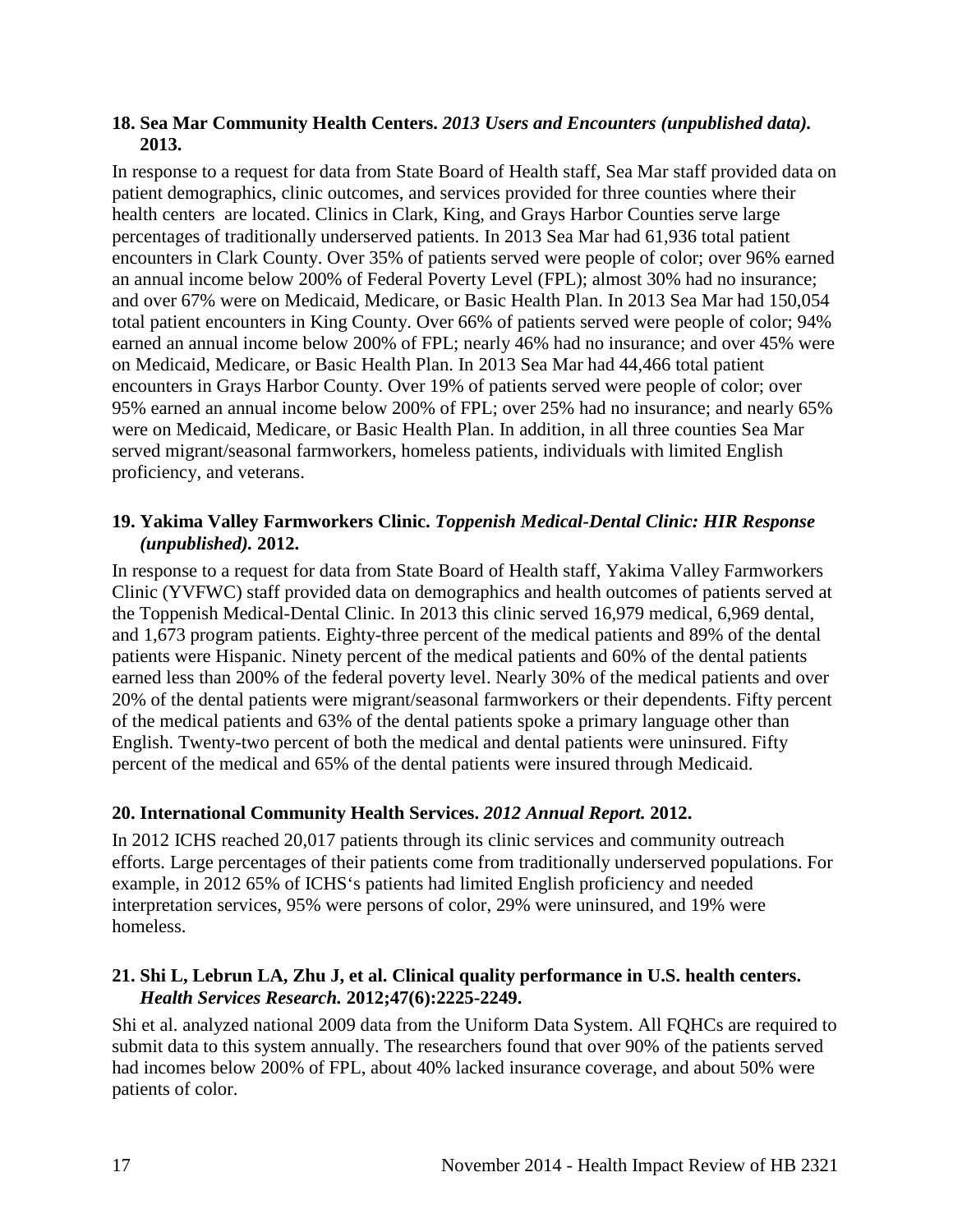#### <span id="page-19-0"></span>**22. Albert DA, Ward A, Allweiss P, et al. Diabetes and oral disease: implications for health professionals.** *Annals of the New York Academy of Sciences.* **2012;1255(1):1-15.**

Albert et al. highlight conversations from the Diabetes and Oral Disease: Implications for Health Professionals symposium held in New York in 2011. They indicate that prevalence of periodontal disease is significantly higher in individuals with diabetes. In addition they indicate that the systemic inflammation and infections that can result from periodontal disease can in-turn have negative health outcomes particularly for individuals with diabetes.

#### <span id="page-19-5"></span>**23. Chen X, Clark JJJ, Naorungroj S. Oral health in older adults with dementia living in different environments: a propensity analysis.** *Special Care in Dentistry.* **2013;33(5):239- 247.**

Chen et al. cite 16 studies indicating that community-dwelling older adults with dementia experienced more cavities, tooth loss, and periodontal disease; were less likely to use dentures; and had greater prevalence of oral soft tissue pathology than those without dementia.

#### <span id="page-19-4"></span>**24. Healthy Youth Survey website. Survey Results. 2012; https:/[/www.askhys.net/.](http://www.askhys.net/) Accessed October 28, 2014.**

Data from the 2012 Healthy Youth survey indicate that AI/AN 6th graders were more likely than any other racial/ethnic group to report that they had missed school due to a toothache. Over 11% (95% CI 8.7-14.1%) of AI/AN students reported that they had missed school due to a toothache, a significantly higher percent than the white (5.1% [95% CI 4.2-6.0%]0 or Asian or Pacific Islander students (5.4% [95% CI 3.6-7.2%]). Black and Hispanic students as well as students who reported their race as "other" or "multiple" also missed school due to toothaches at significantly higher rates than white students.

#### <span id="page-19-3"></span>**25. Oral Health Watch website. Community Dental Clinics/Access Programs in Washington - Sorted by County: Spring 2014. [http://www.oralhealthwatch.org/wp](http://www.oralhealthwatch.org/wp-content/uploads/Community_Clinics_2011_02.pdf)[content/uploads/Community\\_Clinics\\_2011\\_02.pdf.](http://www.oralhealthwatch.org/wp-content/uploads/Community_Clinics_2011_02.pdf) Accessed October 28, 2014.**

This matrix outlines the Community Dental Clinics/Access Programs in Washington state. This includes most of the eight dental hygiene school clinics in Washington. The matrix indicates that most of these school clinics accept Medicaid.

#### <span id="page-19-1"></span>**26. U.S. Department of Health and Human Services website. Health Information Technology and Quality Improvement: What are Federally Qualified Health Centers (FQHCs)? .**

**[http://www.hrsa.gov/healthit/toolbox/RuralHealthITtoolbox/Introduction/qualified.htm](http://www.hrsa.gov/healthit/toolbox/RuralHealthITtoolbox/Introduction/qualified.html) [l.](http://www.hrsa.gov/healthit/toolbox/RuralHealthITtoolbox/Introduction/qualified.html) Accessed February 18, 2014.**

An FQHC must "serve an underserved area or population, offer a sliding fee scale, provide comprehensive services, have an ongoing quality assurance program, and have a governing board of directors."

<span id="page-19-2"></span>**27. University of Washington School of Dentistry website. Patient Care. [http://dental.washington.edu/dental-care/.](http://dental.washington.edu/dental-care/) Accessed October 28, 2014.**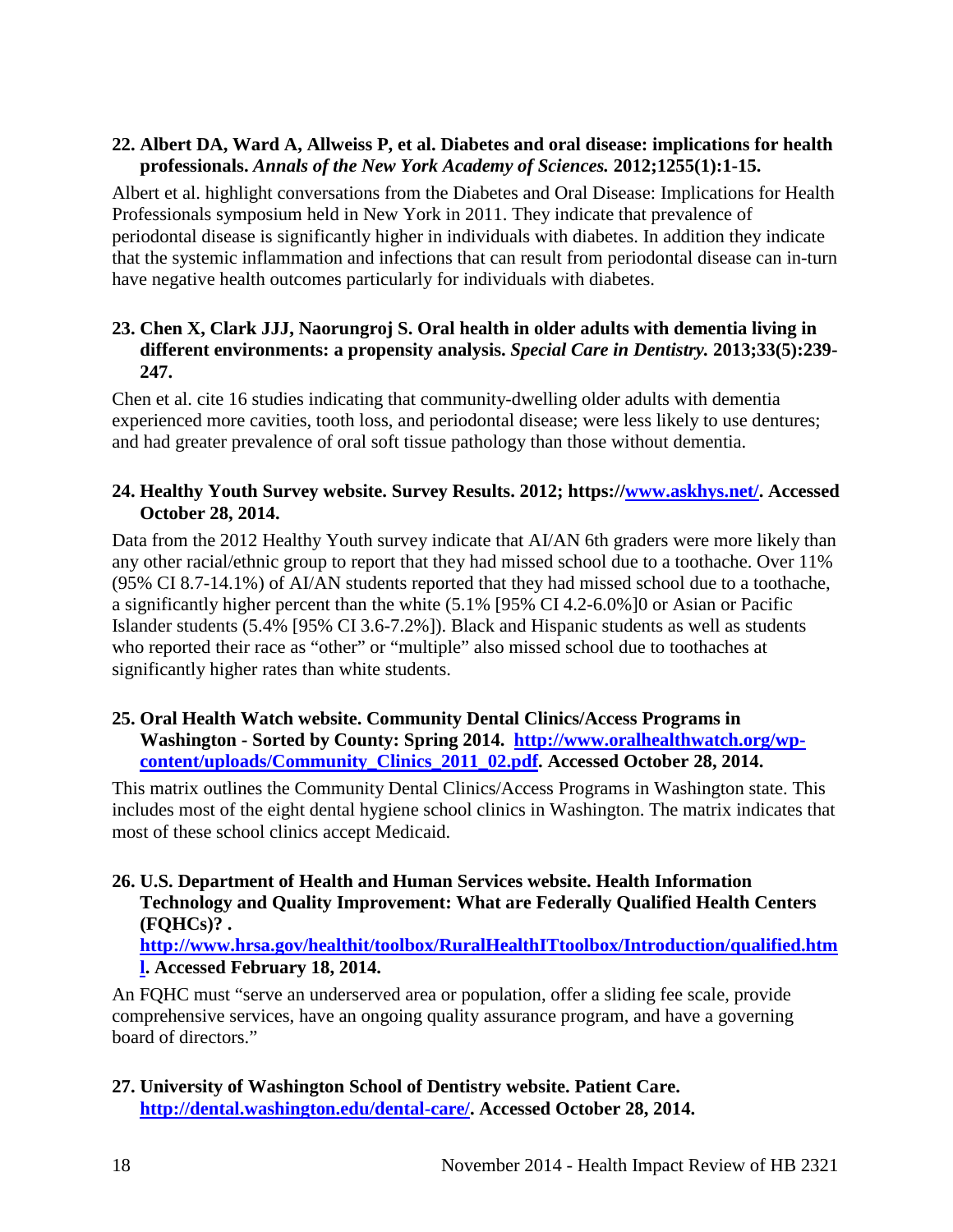The University of Washington website indicates that its Dental Student Clinics provide care at, on average, 40% lower cost than the average for private practices in the greater Seattle area. The website also indicates that the school's Graduate Specialty Clinics provide care for fees 20-25% lower than those charged by the average private practice in the greater Seattle area. The care provided by UW Dentist Faculty Practice is comparable in price to the average private practice in the greater Seattle area. UW also offers greater discounts under the UW Community Dental Plan for Medicaid-eligible adults.

#### <span id="page-20-2"></span>**28. University of Washington School of Dentistry website. DECOD Clinic. [http://dental.washington.edu/oral-medicine/patient-care/decod-clinic/.](http://dental.washington.edu/oral-medicine/patient-care/decod-clinic/) Accessed October 28, 2014.**

Dental Education in the Care of Persons with Disabilities is a program in the UW School of Dentistry that treats persons with severe disabilities. This program provides over 4,500 dental visits per year. The majority of patients are on Medical Assistance.

#### <span id="page-20-0"></span>**29. Washington State Department of Health.** *The Health of Washington State: Oral Health.*  **2007.**

Data from the 2005 Washington State Smile Survey indicate that among 2nd and 3rd grade students, AI/AN students were more likely than all other racial/ethnic groups to have experienced cavities. Seventy-seven percent of AI/AN students in these grades had experienced cavities, a percent statistically significantly higher than the percent for black and white students. Asian or Pacific Islander and Hispanic students also had significantly higher rates than white students. Black students also had rates higher than white students, but this differences did not reach statistical significance. Behavioral Risk Factor Surveillance System data from 2004 and 2006 indicate that for adults, as household income decreases the risk of experiencing adult tooth loss increases. Adults with an annual income of less than \$20,000 are significantly more likely to experience tooth loss than adults with incomes greater than \$20,000. The rate of adult tooth loss for AI/AN is significantly higher than that for Hispanic, white, and Asian or Pacific Islander adults. Hispanic and black adults also had significantly higher rates of adult tooth loss than white adults. This report by the Department of Health also highlights evidence indicating that oral health impacts general health. For example oral bacteria can cause infection in the mouth or in other parts of the body, infectious oral microbes can lead to several systemic diseases, and oral infections have been associated with "diabetes, cardiovascular diseases, respiratory infections, bacteremia, and adverse pregnancy outcomes."

#### <span id="page-20-1"></span>**30. Washington State Department of Health.** *Smile Survey 2010: The Oral Health of Washington's Children.* **2011.**

Washington data from 2010 indicate that students who are eligible for free and reduced lunches (a proxy for being a part of a low income family) were more likely than their counterparts to have "more decay experience, rampant decay, and treatment needs." For example, 68% of third grade students eligible for free and reduced lunches had decay while 47% of students who were not eligible had decay. In addition, Head Start preschool students, kindergarteners, and third graders of color and those who spoke a language other than English at home were more likely to have rampant decay than their counterparts. The authors did not report if these differences were statistically significant.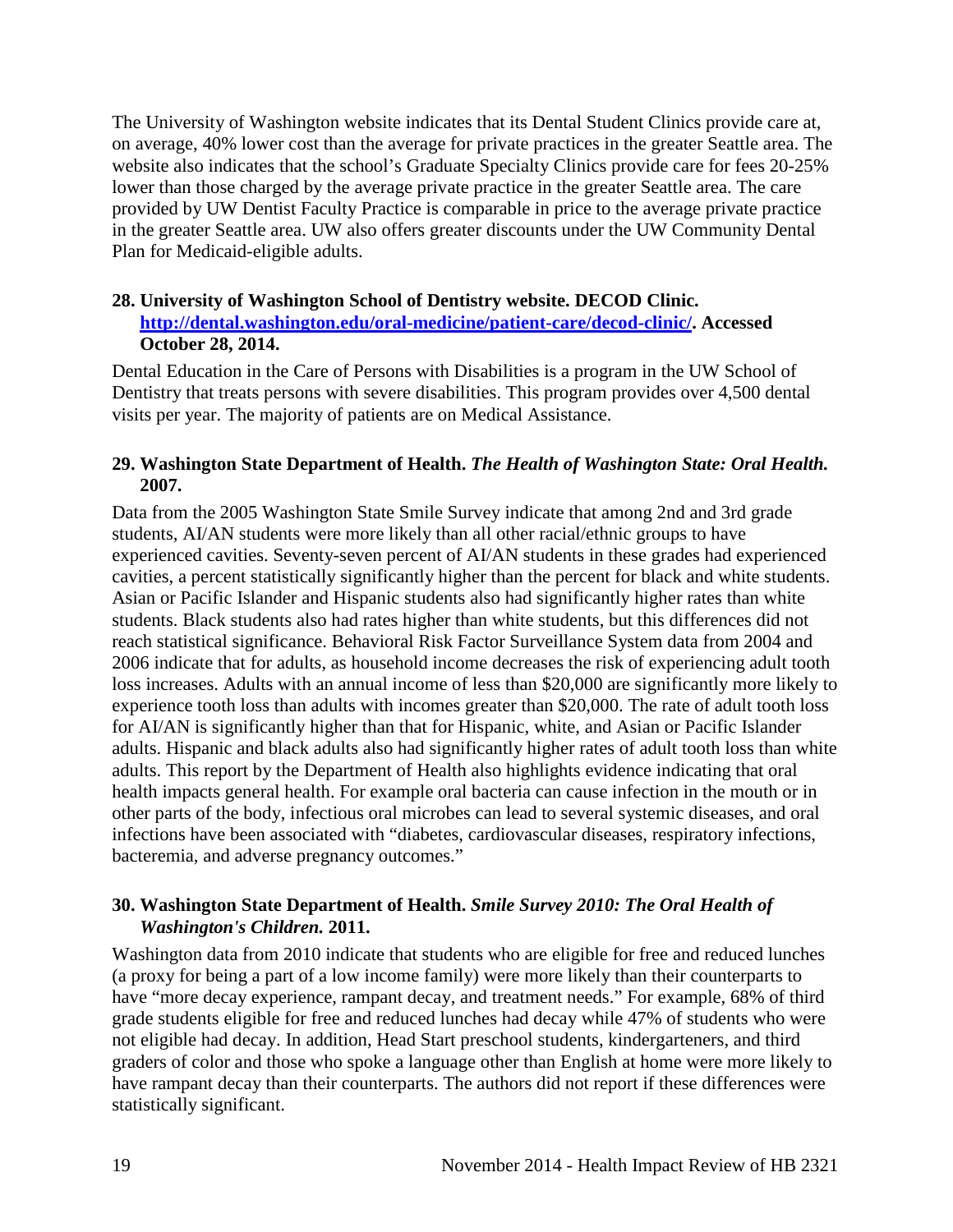<span id="page-21-0"></span>**31. Centers for Disease Control and Prevention website. Washington State Behavioral Risk Factor Surveillance System Data. 2010; [http://apps.nccd.cdc.gov/s\\_broker/WEATSQL.exe/weat/freq\\_analysis.hsql?survey\\_year](http://apps.nccd.cdc.gov/s_broker/WEATSQL.exe/weat/freq_analysis.hsql?survey_year=2010) [=2010.](http://apps.nccd.cdc.gov/s_broker/WEATSQL.exe/weat/freq_analysis.hsql?survey_year=2010) Accessed February 18, 2014.**

Washington state BRFSS data from 2010 indicate that multiracial and Hispanic respondents were significantly more likely to report fair or poor overall health than white respondents. Black, AI/AN, and Hispanic respondents were more likely to have a Body Mass Index (BMI) in the obese range than white and Asian respondents. There was not a large enough sample size to report this measure for Native Hawaiian or Pacific Islander (NHOPI) participants. AI/AN adults were significantly more likely to report currently suffering from asthma than white and Asian respondents. Respondents who identified as AI/AN, multiracial, or as a race other than the categories offered were significantly more likely to report that they had limited activity due to health problems than white, Asian, NHOPI, and Hispanic respondents. AI/AN and Hispanic respondents were less likely than white respondents to have been vaccinated against influenza that year. When considering disparities by income, BRFSS data indicate that low-income populations are significantly more likely than middle- and high-income populations to experience a number of adverse health outcomes such as: adult asthma, heart disease, obesity, diabetes, activity limitation due to health problems, and fair or poor general health.

#### **32. Kaiser Family Foundation. Putting Women's Health Care Disparities on the Map: Examining Racial and Ethnic Disparities at the State Level. 2009; [http://kaiserfamilyfoundation.files.wordpress.com/2013/01/7886.pdf.](http://kaiserfamilyfoundation.files.wordpress.com/2013/01/7886.pdf)**

The Kaiser Family Foundation has calculated disparity indexes for women for a number of health conditions by state. Researchers calculated the disparity index by comparing the ratio between non-Hispanic white women and women of all other racial/ethnic groups combined. The ratio was calculated using appropriate and available data (e.g. prevalence, incidence, or frequency data). The index reveals that non-Hispanic white women in Washington have higher access to health care services and lower rates of adverse health outcomes such as low birth weight deliveries, cardiovascular disease, diabetes, late or no initiation of prenatal care, and fair or poor health status.

#### **33. Washington State Department of Health. Health of Washington State Report: Most Recent Report.**

#### **[http://www.doh.wa.gov/DataandStatisticalReports/HealthofWashingtonStateReport/M](http://www.doh.wa.gov/DataandStatisticalReports/HealthofWashingtonStateReport/MostRecentReport) [ostRecentReport.](http://www.doh.wa.gov/DataandStatisticalReports/HealthofWashingtonStateReport/MostRecentReport) Accessed October 29, 2014.**

Data from Washington death certificates from 2009-2011 indicate AI/AN and black individuals have significantly higher death rates from stroke than white, Asian, and Hispanic individuals. These data also indicate that stroke deaths increase in a neighborhood as the percent of that population living in poverty increases. Washington BRFSS data from 2008-2010 indicate that American Indian/Alaska Native adults have significantly higher rates of asthma than every other racial/ethnic group. Asthma rates also increase as income decreases. Data from the Washington State Cancer Registry (2008-2010 indicates that AI/AN and black individuals have the highest incidence of colorectal cancer with AI/AN rates being significantly higher than those for white, Asian, and Hispanic populations. These incidence rates are also significantly higher in census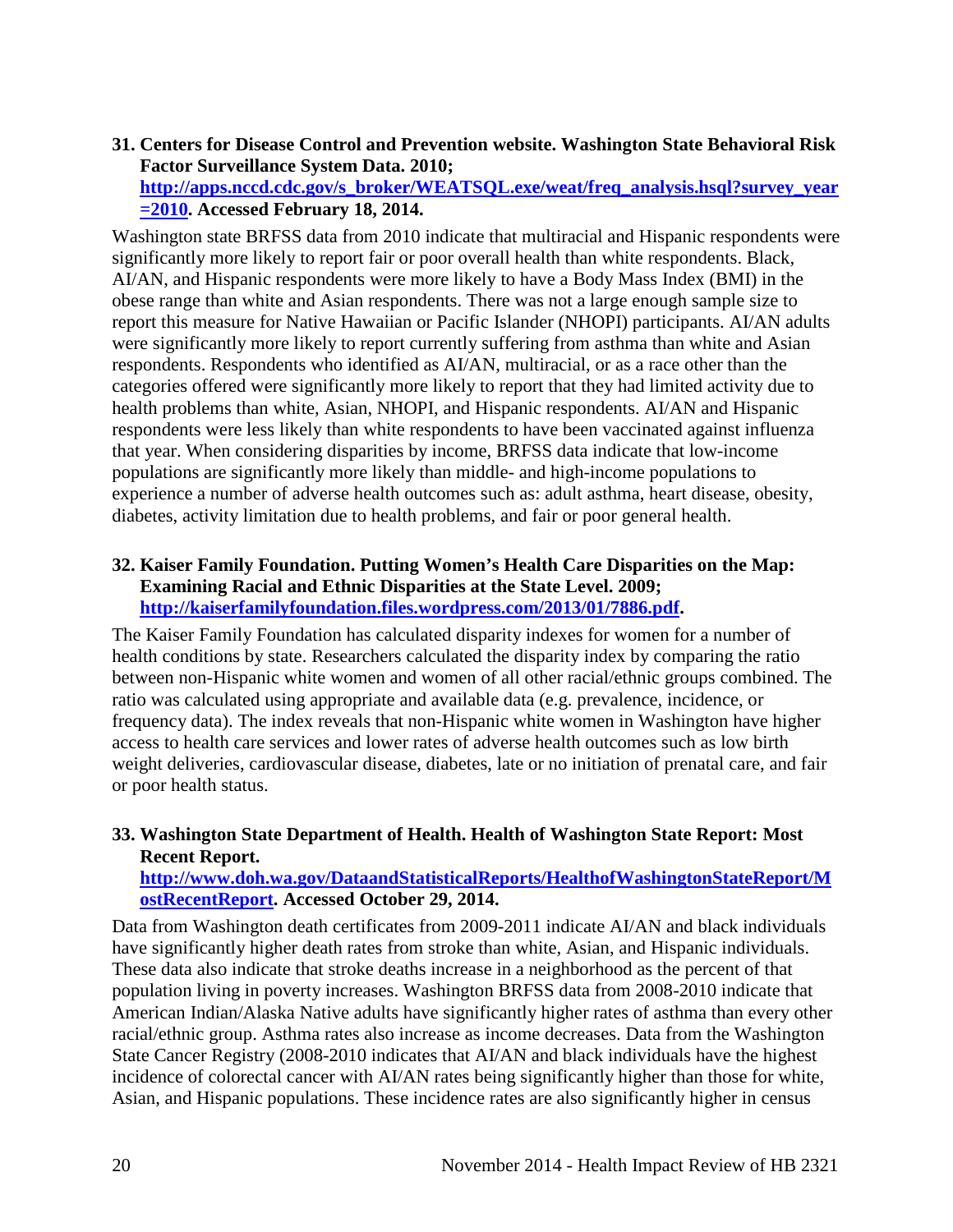tracks where 20% or more of the population lives in poverty than in tracks where less than 5% of the population lives in poverty. Washington BRFSS data from 2010-2012 indicate that white individuals have significantly lower diabetes rates than AI/AN, black, Hispanic, and Asian individuals. Prevalence of diabetes also increases as household income decreases.

#### <span id="page-22-2"></span>**34. Centers for Disease Control and Prevention website. Washington State Behavioral Risk Factor Surveillance System Data: Oral Health. 2010; [http://www.cdc.gov/brfss/.](http://www.cdc.gov/brfss/) Accessed November 4, 2014.**

Washington state BRFSS data from 2010 indicate that black, AI/AN, multiracial, and Hispanic respondents as well as those that reported their race/ethnicity as "other" had higher rates of adult tooth loss than white and Asian respondents. Not all of these differences reached statistical significance, however AI/AN adults reported significantly higher rates of adult tooth loss (51.1% [95% CI 40.7-61.5%]) than white (36.1% [95% CI 35.1 - 37.2%) and Asian (33.7% [95% CI 27.1 - 40.4%]) respondents. The sample size was too small to report for NHOPI participants. These data also indicate that the likelihood of having an adult tooth extracted increases as income decreases. Respondents with annual incomes less than \$15,000 had nearly two times higher rates of adult tooth loss (51.0% [95% CI 46.1 - 55.9] than respondents with incomes over \$50,000 per year (27.0% [95% CI 25.7 - 28.3]).

#### <span id="page-22-0"></span>**35. Vargas CM, Arevalo O. How Dental Care Can Preserve and Improve Oral Health.**  *Dental Clinics of North America.* **2009;53(3):399-420.**

Vargas and Arevalo highlight evidence that oral health impacts overall systemic health. They outline study findings that indicate that periodontal diseases are risk-factors for coronary heart disease, can hinder diabetes control, and increase risk for pneumonia. They also include evidence on the association between poor oral health and kidney disease, preterm and low birth weight babies. The article also indicates that untreated dental disease tends to follow a "downward spiral" of increasingly worse oral health, and the need for more complex and expensive treatment.

#### <span id="page-22-1"></span>**36. Akar H, Akar GC, Carrero JJ, Stenvinkel P, Lindholm B. Systemic consequences of poor oral health in chronic kidney disease patients.** *Clinical journal of the American Society of Nephrology : CJASN.* **2011;6(1):218-226.**

Akar et al. outline studies which have found associations between periodontitis (oral inflammation) and coronary heart disease and cerebrovascular disease (which impacts circulation of blood to the brain). The authors also indicate that poor oral health is associated with complications in chronic kidney disease such as protein-energy wasting, infections, and arterial diseases. The articles highlights evidence indicating that several chronic conditions (as well as their treatments) can lead to poor oral health. However, they also indicate that the literature (and physiological mechanism) supports that infections in the mouth can lead to negative health consequences throughout the body. For example, poor oral health can lead to bacteremia (the presence of bacteria in the blood) which can then transport bacteria to other parts of the body such as the heart. Oral bacteria may also be breathed into the lungs which can lead to respiratory infections such as pneumonia.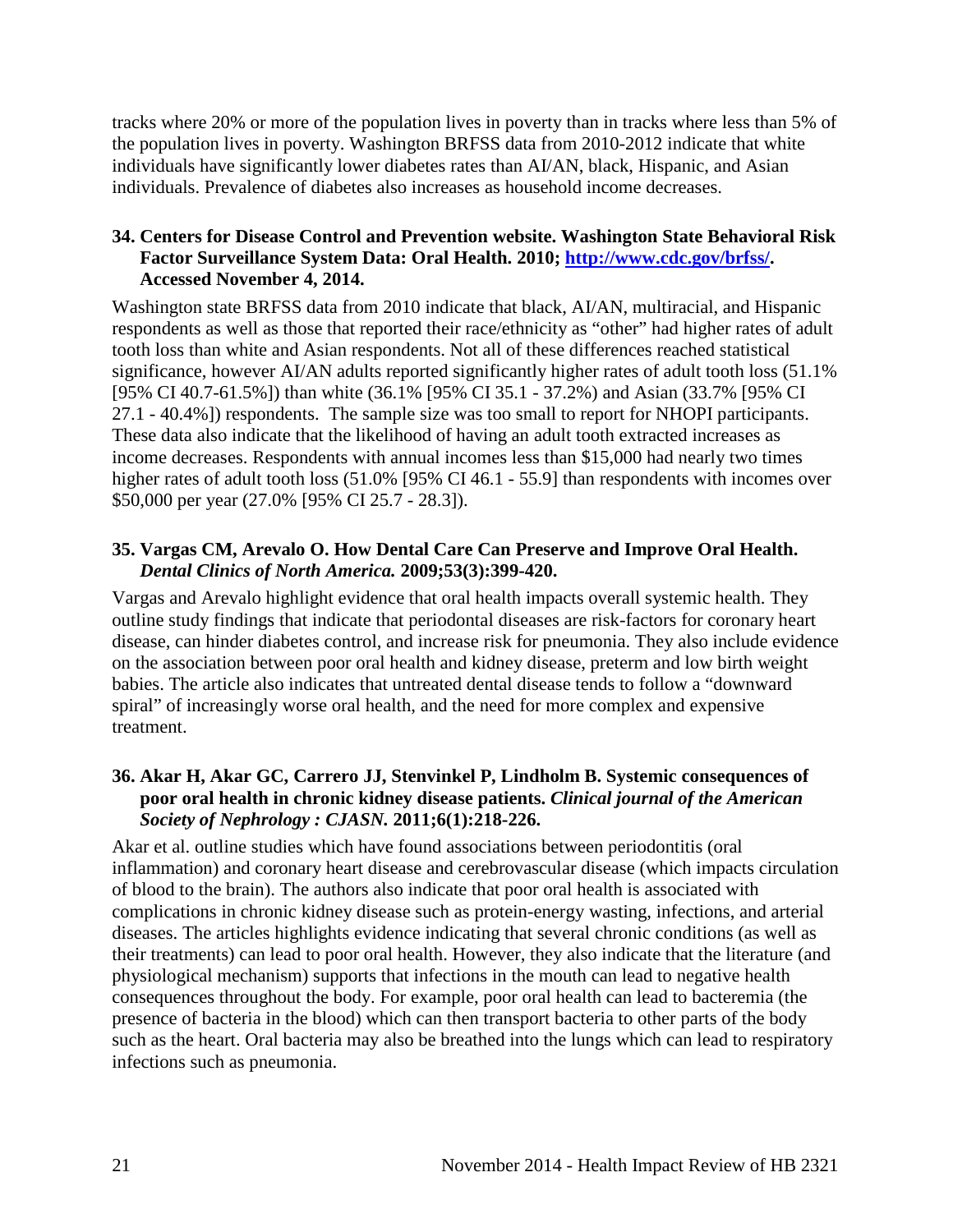#### <span id="page-23-0"></span>**37. Mertz E, Glassman P. Alternative practice dental hygiene in California: past, present, and future.** *Journal of the California Dental Association.* **2011;39(1):37-46.**

In California Registered Dental Hygienists in Alternative Practice (RDHAP) are authorized to practice independently (with a "dentist on record" on file for referral, consultation, and emergency services) in under-served settings. Mertz and Glassman highlight findings from a 2005 survey of 2,776 registered dental hygienist (response rate 73%) and 10 RDHAPs (response rate 92%). The survey data indicate that RDHAPs are significantly more likely than registered dental hygienists to be black, Hispanic, or Native American and also to be able to communicate with patients in a language other than English. RDHAPs (88.4%) were significantly more likely to express a desire to work with "disadvantaged patients" then registered dental hygienists (28.1%). RHAPs (94.9%) were also significantly more likely to indicate that improving access is important (66.5%). The authors speculate that the fact that RDHAPs must work in underserved communities attracts individuals to the profession that are likely to have a desire to work with these populations.

#### <span id="page-23-1"></span>**38. Washington State Dental Association.** *2012 Dental Workforce Report.* **2013.**

The Washington State Dental Association compiled data from several sources to highlight past and current workforce numbers as well as to project future trends. The report indicates that the number of female dentists is growing. Twenty-five percent of the state's licensed dentists are female, 41% of the newly-licensed dentists in 2011 were female. The authors also indicate that the racial/ethnic diversity of the dental workforce in Washington has been increasing over time. The report also indicates that the 2012 ratio of dentists to the population statewide is 71 dentists for every 100,000 Washingtonians. The authors project that this ratio will increase over the next few years and then fall slightly below the current ratio. The projection estimates that there will be 69 dentists for every 100,000 Washingtonians in 2022 and 66 dentists per 100,000 Washingtonians in 2032. These numbers are above the national average of 61 dentists per 100,000 people. These providers are not equally distributed across the state. While about 84% of Washingtonians live in urban areas, 92% of dentists practice in urban areas. King County has a ratio of 108 dentists per 100,000 people while Ferry County has only 13 dentists for 100,000 people. Eight counties have less than 5 dentists in the entire county. In addition the percentage of dentists who practice in a rural area increases with the increasing age of the dentists. While 12% of 70-74 year olds practice in rural areas only 4% of 25-29 year olds practice in these areas. This indicates that as dentists retire rural regions may have even fewer providers. In addition, the report indicates that while the number of University of Washington dental graduates who have gone to work in Washington has remained fairly stable, the percentage of newly-licensed dentists who were trained out of state has increased dramatically. Only 22% of newly-licensed dentists were trained in-state in 2011 versus 33% in 1992.

#### <span id="page-23-2"></span>**39. Washington Student Achievement Council, State Board for Community and Technical Colleges, Workforce Training and Education Coordinating Board.** *A Skilled and Educated Workforce: 2013 Update.* **2013.**

The report found that significant gaps exist between Washington's workforce supply and demand for professions requiring mid-level preparation (more than one year but less than four years of postsecondary training/education). The authors indicate that the demand for trained healthcare personnel will likely increase dramatically in the coming years due to increased healthcare